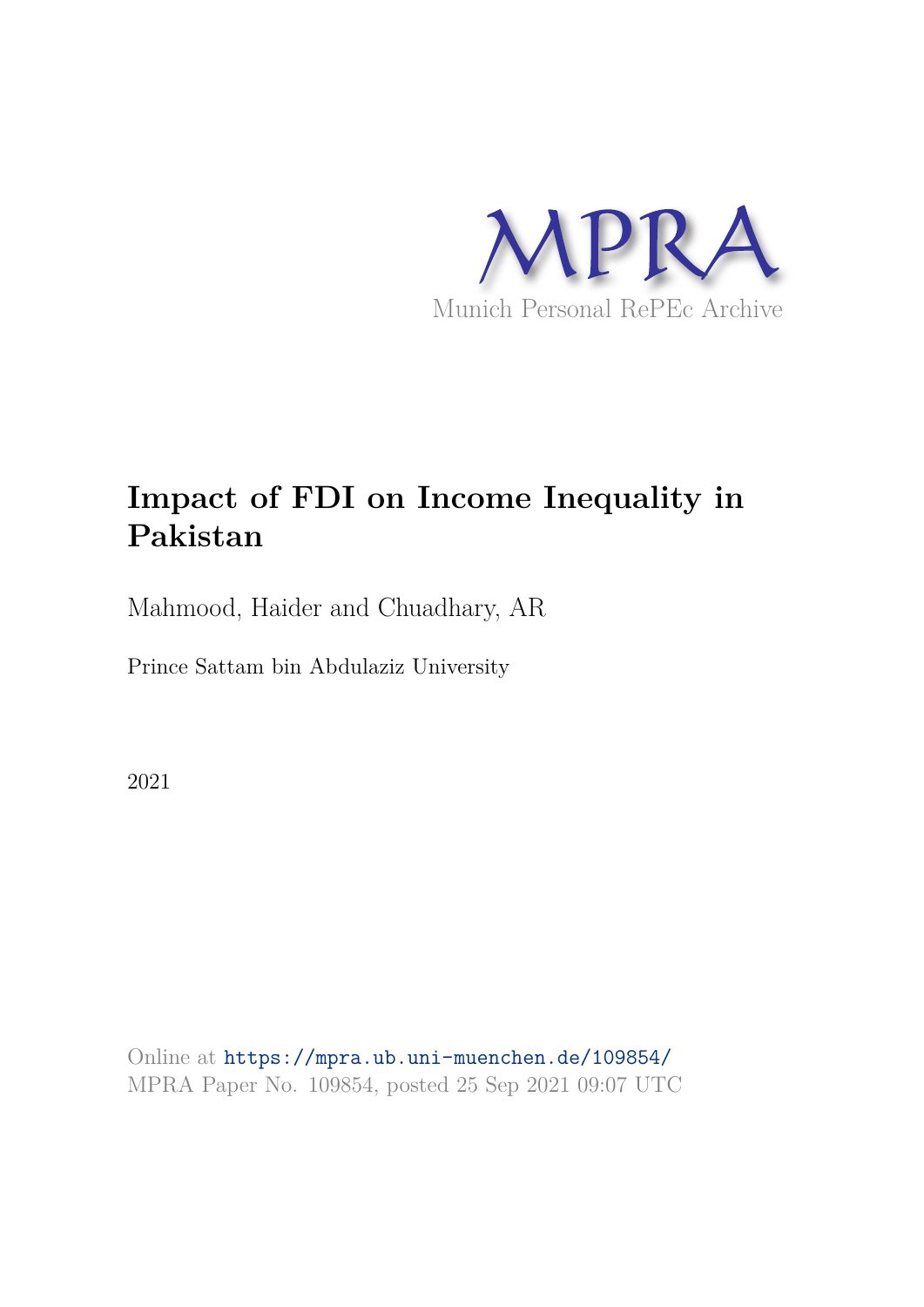# **Impact of FDI on Income Inequality in Pakistan**

Haider Mahmood  $^1$  and A.R. Chaudhary  $^2$ 

<sup>1</sup> Assistant Professor GC University, Kechehri Road, Lahore. Cell No. 92 321 4546369 [haidermahmood@hotmail.com](mailto:haidermahmood@hotmail.com) 

<sup>2</sup> Professor NCBA&E, Gulberg III, Lahore. Cell No. 92 314 4075801 [amatul.chaudhary@yahoo.com](mailto:amatul.chaudhary@yahoo.com)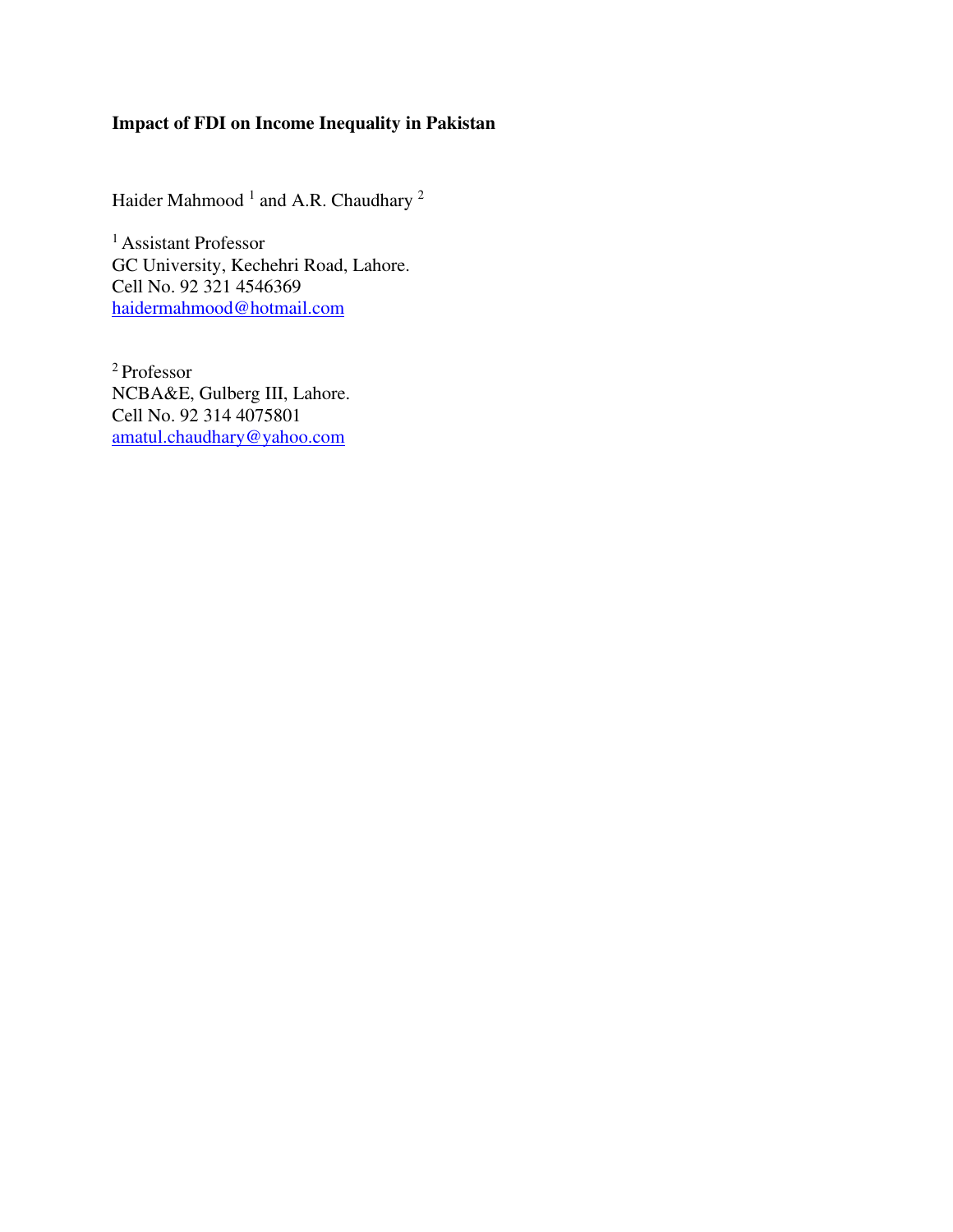## **Abstract**

The study attempts to find out the impact of foreign direct investment on income inequality in Pakistan. It takes foreign direct investment, government expenditure on health and education and gross domestic product growth rate as independent variable and GINI coefficient as dependent variable. ADF, PP, Ng-Perron and Zivot-Andrews Unit root tests are used to find the unit root problem. ARDL and its error correction model are used to find the long run and short run relationships. The study finds the long run and short run relationships in the model. Foreign direct investment has a positive impact on GINI coefficient. So, foreign direct investment is responsible in increasing the income inequality in Pakistan. Government expenditure on health and education has a negative relationship with income inequality. Economic growth has an insignificant impact on income inequality.

**Key Words:** FDI, Income Inequality, Economic Growth, Cointegration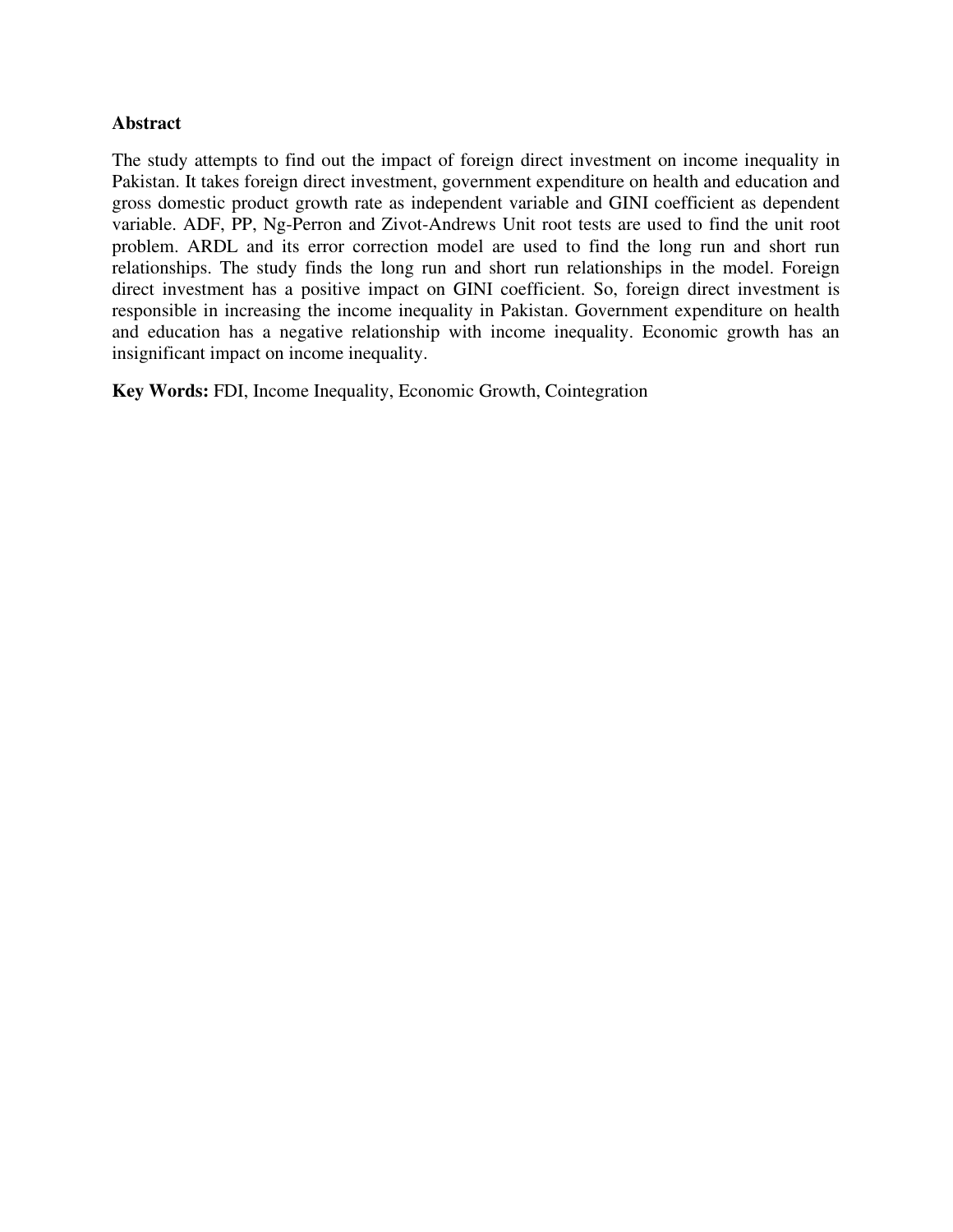#### **Introduction**

Foreign Direct Investment (FDI) increases the labor productivity in both domestic and foreign firms. FDI may increase the greater productivity and skills in particular sectors than the other ones, so FDI can increase wage differences in different sectors which can result in income inequality (Berman and Machin, 2000). FDI is done usually in skill-intensive sectors and it also raises the skills through training and can increase the wage differential and income inequality in skilled and unskilled labor force (Feenstra and Hanson, 1995). FDI creates the positive spillovers on domestic investments and income of capital owners raised due to high profit margins, so FDI increases the income inequality amongst self-employed business community and employees (Weeks, 1999). Income inequalities also depend on distribution of population in urban and rural areas because greater economic activities, FDI and source of employment would be in urban area, so FDI can increase the income levels of urban labour. So, it can increase the income inequality between urban and rural labor. As in Pakistan, there is greater population residing in rural area which could not get benefits of foreign investment, so it could contribute in increasing income inequality in Pakistan.

#### **Literature Review**

FDI could increase income inequality by increasing the gap between skilled and unskilled labor in less developed host countries (Feenstra and Hanson, 1997). Markusen and Venable (1997) stated that effect of FDI on wage inequality depended on FDI restriction, relative endowment, trade cost and country size. Mayne (1997) advocated that the impact of FDI on poverty reduction depended on the policies of host country, role of institutions, nature of investment, flexibility of labor market and the nature of regulatory framework. Roemer and Gugerty (1997) found that with increase in the rate of growth in per capita GDP, incomes of bottom 40% of poor population were also increased at same rate approximately.

Aghion and Howitt (1998) stated that wage inequality decreased with rising FDI in host developed countries. Nordstrom et al. (1999) stated that FDI had scale effects through economic growth, enhancing economic activities, promoting employment levels, increasing productivity levels, skill improvement, helping country to bear unexpected shocks and through all these channels helping poverty reduction. Saravanamuttoo (1999) claimed that capital formation was done by domestic and foreign investors. Levels of investment were responsible for productive employment and thus resulted in poverty alleviation, but low level of investment, especially rate of investment lower than population growth, did not have capacity to reduce poverty levels.

Dollar and Kraay (2002) found by using Deninger and Squire data base that there was a positive relationship between FDI and economic growth and incomes of the poor increased proportionally with increase in economic growth. Kakwani (2000) found that the positive effects of FDI were greater than negative effects and that was resulted in economic growth and poverty reduction. Klein et al. (2001) claimed that FDI enhanced quality of economic growth, increased safety net for country through government that led programs to redistribute income and assets, reduced financial instability shocks to the poor and thereby reduced poverty level in a country. According to Hayami (2001), Todaro and Smith (2003), FDI was a source of filling the gap between desired investment and domestic savings and was enhancing the use of technology, productivity of host country and helped in breaking the vicious circle of underdevelopment.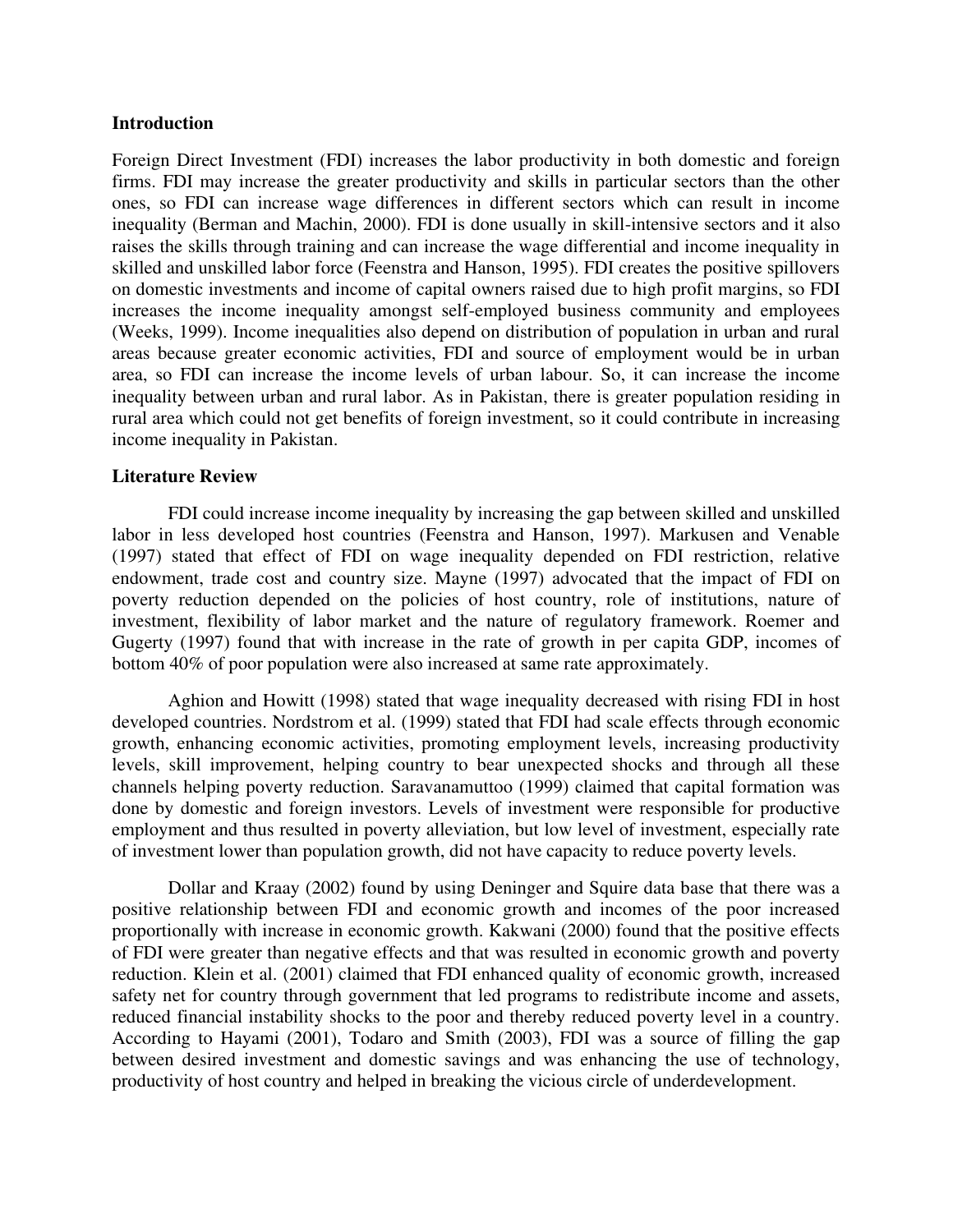Mah (2002) found a positive relationship between FDI and income inequality in South Korea. Hanson (2003) conducted a study in Mexico and found that foreign investors raised the demand for skilled labor which gave more benefits to skilled labor than the unskilled labor. Lipsey and Sjoholm (2004) also found the same results. Figini and Gorg (2006) found that initially wage inequality increased with increase in FDI and reduced with further increase in FDI. Nunnenkamp et al. (2007) found that FDI promoted growth in Bolivia and increased income inequality. Basu and Guariglia (2007) found the same results by using the panel data of 119 developing countries.

#### **Model Specification and Methodology**

To capture the impact of FDI on income inequality, the study uses GINI coefficient as dependent variable and uses FDI, government expenditure on health and education as percentage of GDP and GDP growth rate as independent variables. Government spending on health and education improves the quality of life of the poor people who have not sufficient fund to invest on them. Government in developing countries usually spends on the primary health and education which is helpful in reducing poverty and income inequality. The relationship between poverty, health and education can also be observed in the health and education standards of rich and poor countries. The high income countries have high life expectancy, low infant mortality rates and high literacy rate. While poor countries have low life expectancy, high infant mortality rate and low literacy rate. So, level of government spending on health and education can affect the poverty level and income inequality. Secondly, government also invests in their people to attract FDI.

Economic growth usually comes with reducing poverty by increasing per capita income and through equal distribution of income and wealth. It would be done if country's abundant factor of production is being utilized in production process. It can increase poverty if growth comes with high income and wealth inequalities. Economic growth with structural change can reduce inequality. For example converting from agriculture to industrial sector can reduce inequality. FDI has positive impact on economic growth and is also helping any country for structural change. FDI is usually done in industrial sector and service sector which has higher productivity than that of the primary sector. Labor force from primary sector is also trying to get job in developed sectors to increase their income levels. So, FDI reduces poverty and income inequality by providing employment. It is also due to the reason that foreign investors usually offer better salaries to domestic work force than domestic employers. FDI is also generating competition with domestic enterprises to attract labor. So, domestic employers also start to give better wages to labor. Through direct and indirect channels, FDI enhances the incomes of poor and can be helpful in reducing income inequality. The impact of FDI on income inequality is controversial with different arguments so there is need to explore it in the economy of Pakistan. The study uses FDI, government spending on health and education and growth rate simultaneous to check their impact on poverty and income inequality. In this section the study only focuses on income inequality.

Model of study is as follows:

 $GINI_t = f (FDIG_t, GEHEG_t, GR_t)$  (1)

where,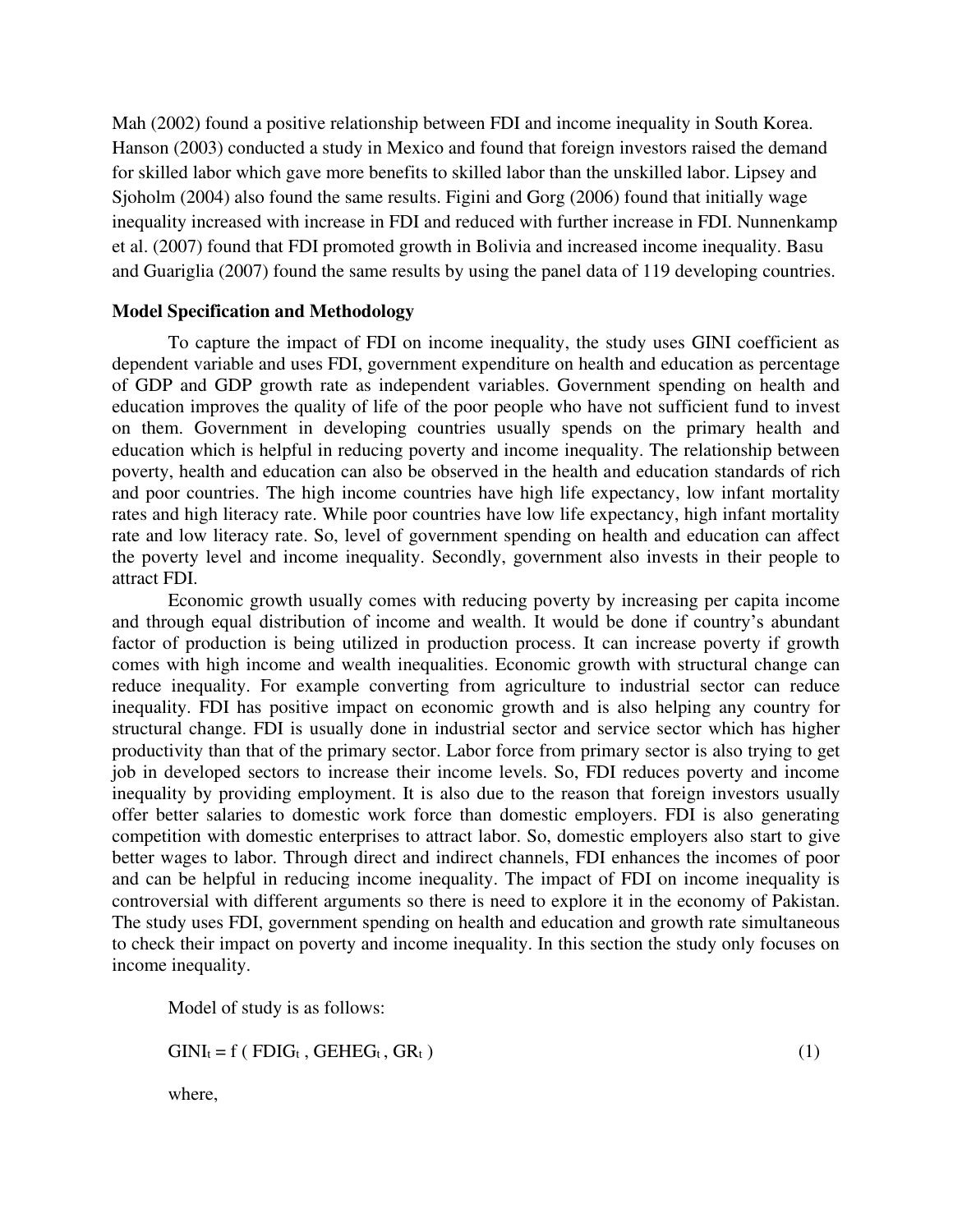- $GINI<sub>t</sub> = GINI coefficient in ratio proxy for income inequality at time t$
- $FDIG<sub>t</sub>$  = Foreign Direct Investment inflow in constant year 2000 US \$ as percentage of GDP at time t.
- $GEHEG_t = Government Expenditure on Education and Health as percentage$ of GDP at time t.
- $GR_t$  = GDP Growth Rate annual percentage at time t.

After introducing the model, study discusses the econometrics techniques to find out the accurate results. At first, the study discusses the Augmented Dickey Fuller (ADF) unit root test developed by Dickey and Fuller (1981), the equation of ADF test is as follows:

$$
\Delta Y_t = \alpha + \delta Y_{t-1} + \gamma_1 \Delta Y_{t-1} + \gamma_2 \Delta Y_{t-2} + \dots + \gamma_m \Delta Y_{t-m} + u_t
$$
\n(2)

The ADF equation includes  $\gamma_1 \Delta Y_{t-1} + \gamma_2 \Delta Y_{t-2} + \dots + \gamma_m \Delta Y_{t-m}$  to remove serial correlation. The equation (2) can also be regressed with time trend and intercept to check the trend stationary behavior of time series. Secondly, Phillips-Perron (PP) unit root test developed by Phillips and Perron (1988) is discussed. PP test ignores the  $\gamma_1 \Delta Y_{t-1} + \gamma_2 \Delta Y_{t-2} + \dots + \gamma_m \Delta Y_{t-m}$ from ADF equation. It removes the serial correlation by giving ranks to the residuals. Equation of PP test is as follows:

$$
\Delta Y_t = \alpha + \lambda T + \delta Y_{t-1} + u_t \tag{3}
$$

PP test uses the modified statistic  $Z_t$  and  $Z_s$  which are as follows:

$$
Z_{t} = \left(\frac{\hat{\sigma}^{2}}{\hat{\pi}^{2}}\right)^{1/2} t_{\delta=0} - \frac{1}{2} \left(\frac{\hat{\pi}^{2} - \hat{\sigma}^{2}}{\hat{\pi}^{2}}\right) \left(\frac{T \cdot SE(\hat{\delta})}{\hat{\sigma}^{2}}\right), \tag{4}
$$

$$
Z_{\delta} = T\hat{\delta} - \frac{1}{2} \frac{T^2 \cdot SE(\hat{\delta})}{\hat{\sigma}^2} \left(\hat{\pi}^2 - \hat{\sigma}^2\right) , \qquad (5)
$$

Ng and Perron (2001) developed efficient and a modified version of PP test. This test is more efficient than PP test. The set of equations for Ng-Perron test are as follows:

$$
MZ_{\alpha}^{d} = (T^{-1}(y_T^d)^2 - f_0)/2k,
$$
\n(6)

$$
MSB^d = (k/f_0)^{1/2},\tag{7}
$$

$$
MZ_t^d = MZ_\alpha^d \times MSB^d \,,\tag{8}
$$

$$
MPT_T^d = ((\overline{c})^2 k + (1 - \overline{c})T^{-1})(y_T^d)^2 / f_0,
$$
\n(9)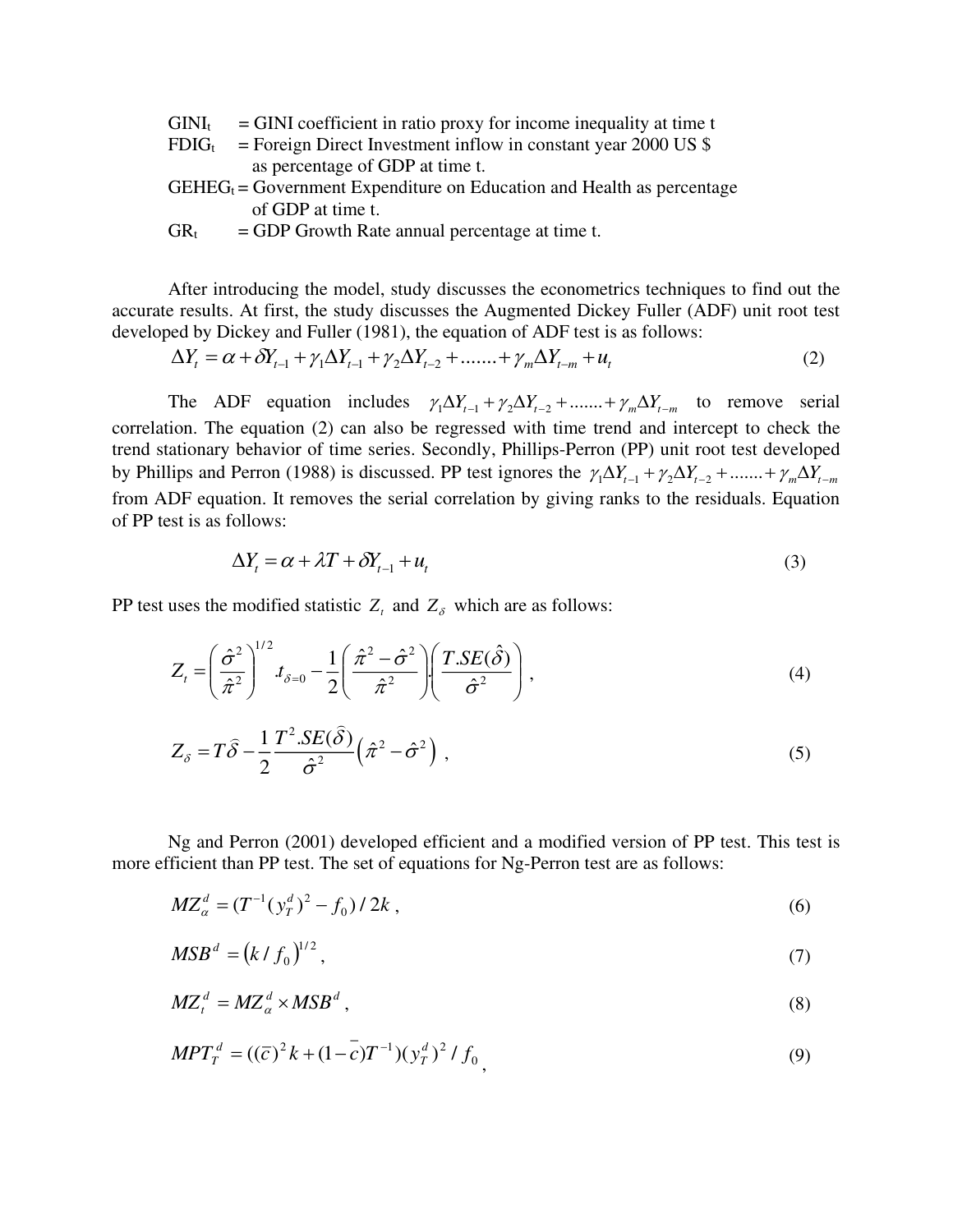After discussing the unit root tests without structural break, the study discusses Zivot and Andrews (1992) unit root test. It uses the sequential ADF test to find the stationarity of time series with considering one unknown structural break. The set of equations of Zivot-Andrews are as follows:

*Model A*: 
$$
\Delta Y_t = \mu_1^A + \gamma_1^A t + \mu_2^A DU_t(\lambda) + \alpha^A Y_{t-1} + \sum_{j=1}^k \beta_j \Delta Y_{t-j} + \varepsilon_t
$$
 (10)

*Model* 
$$
B: \Delta Y_t = \mu_1^B + \gamma_1^B t + \gamma_2^A DT^*(\lambda) + \alpha^B Y_{t-1} + \sum_{j=1}^{k-1} \beta_j \Delta Y_{t-j} + \varepsilon_t
$$
 (11)

*Model* 
$$
C: \Delta Y_t = \mu_1^C + \gamma_1^C t + \mu_2^C DU_t(\lambda) + \gamma_2^C DT_t^*(\lambda) + \alpha^C Y_{t-1} + \sum_{j=1}^{k-1} \beta_j \Delta Y_{t-j} + \varepsilon_t
$$
 (12)

where  $DU_{t}(\lambda)$  is 1 and  $DT_{t}^{*}(\lambda) = t - T\lambda$  if  $t > T\lambda$ , 0 otherwise.  $\lambda = T_{B} / T$ , T<sub>B</sub> represents a possible break point. Equation is tested sequentially for  $T_B=2,3,...,T-1$ , where T is the number of observations after adjustment of differencing and lag length *k* .

After testing for unit root problem, the study will apply cointegration test to find the long run relationship. ARDL cointegration technique developed by Pesaran et al. (2001) is suitable in our analysis due to existence of mix order of integration. The study uses the Schwartz-Bayesian Criteria (SBC) to find the optimum lag length. SBC is known as parsimonious criteria for selecting the smallest possible lag length. To find the cointegration amongst FDI, GINI coefficient, government expenditure on health and education and GDP growth rate, the ARDL model is as following:

$$
\Delta GINI_{t} = \delta_{l0} + \delta_{l1} GINI_{t-1} + \delta_{l2} FDIG_{t-1} + \delta_{l3} GEHEG_{t-1} + \delta_{l4} GR_{t-1} + \sum_{i=1}^{p} \beta_{l1i} \Delta GINI_{t-i} + \sum_{i=0}^{q} \beta_{l2i} \Delta FDIG_{t-i} + \sum_{i=0}^{r} \beta_{l3i} \Delta GEHEG_{t-i} + \sum_{i=0}^{s} \beta_{l4i} \Delta GR_{t-i} + \lambda_{l} D_{GINI} + \varepsilon_{lt}
$$
\n(13)

In equation (13), first difference of GINI is the dependent variable, the null hypothesis is (H<sub>0</sub>:  $\delta_{11}=\delta_{12}=\delta_{13}=\delta_{14}=0$ ) and alternate hypothesis is  $(\delta_{11}\neq \delta_{12}\neq \delta_{13}\neq \delta_{14}\neq 0)$  which shows existence of long run relationship in the model,  $\delta_{10}$  is a constant and  $\varepsilon_{lt}$  is error term. D<sub>GINI</sub> is included in equation for possible structural break and to complete information. This is also shown as  $F_{GINIt}$ (GINI<sub>t</sub>/FDIG<sub>t</sub>,GEHEG<sub>t</sub>,GR<sub>t</sub>). If cointegration exists in the model then long run and short run coefficients will be calculated. Error correction term can be used to find the short-run relationship in the model. Error correction model is as follows: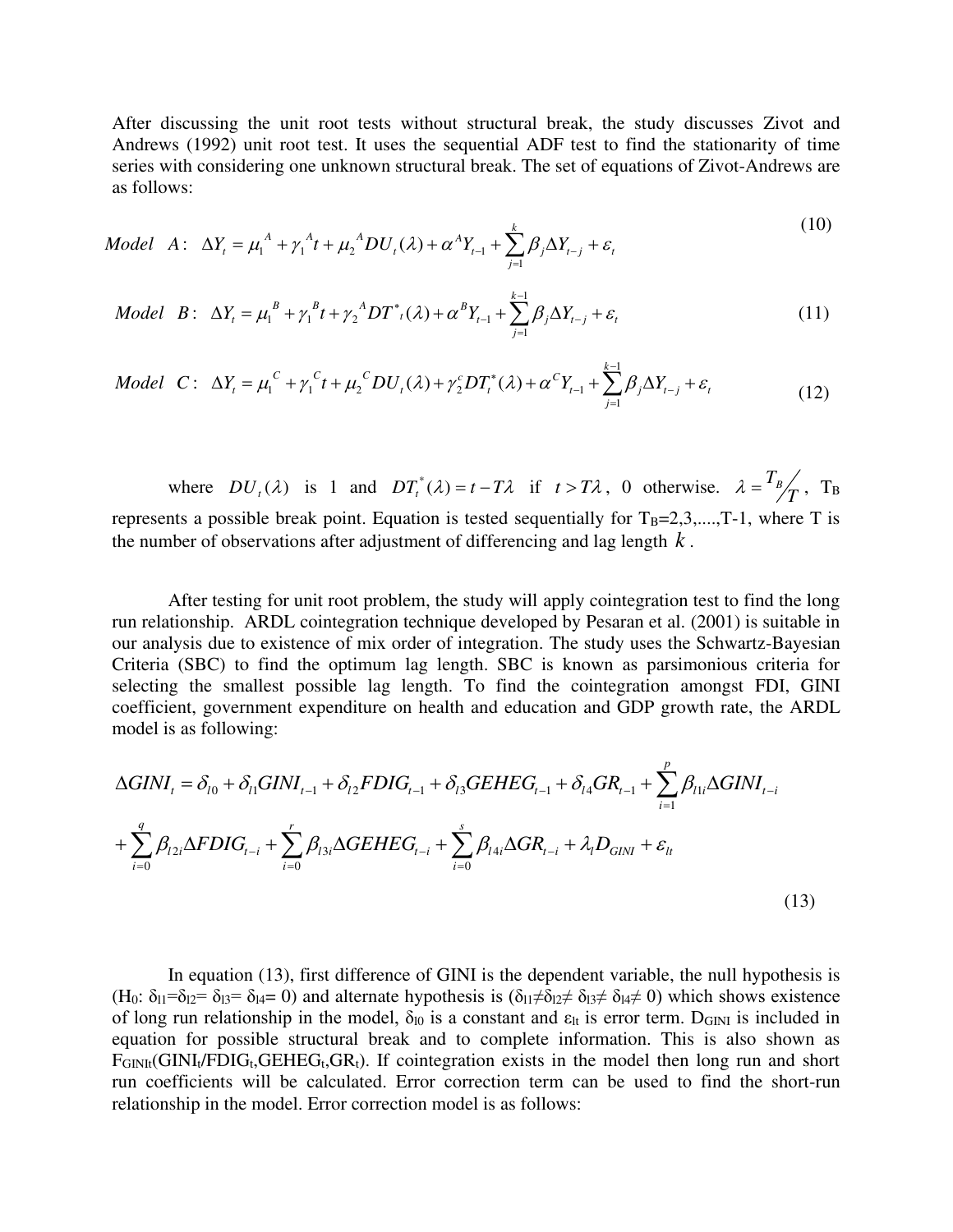$$
\Delta GINI_{t} = \gamma_{l} + \sum_{i=1}^{p} \beta_{11i} \Delta GINI_{t-i} + \sum_{i=0}^{q} \beta_{12i} \Delta FDIG_{t-i} + \sum_{i=0}^{r} \beta_{13i} \Delta GEHEG_{t-i} + \sum_{i=0}^{s} \beta_{14i} \Delta GR_{t-i} + \phi_{l} D_{GINI} + \varphi_{l} ECT_{t-1} + \zeta_{lt}
$$
\n(14)

 $\varphi$ <sub>l</sub> is showing the speed of adjustment from short run disequilibrium to long run equilibrium. Afterwards, diagnostic tests will be used to check the normality, functional form, heteroscedasticity and serial correlation in the model. CUSUM and CUSUMsq statistics will be used to ensure the stability of parameters.

#### **Data**

 Data on foreign direct investment, GDP, GDP growth rate and government expenditure on health and education are taken from World Bank (2010). Data on GINI coefficient is taken from Jamal (2004). Data is taken from 1973 to 2003. Data is taken from 1973 to 2003 due to nonavailability.

#### **Empirical Results**

The study uses the Augmented Dickey Fuller (ADF), Phillip-Perron and Ng-Perron tests to check the unit root problem in all variables in the model. Results are given in the table below.

|                                                   |                                       |                | UMI KOOL TESIS AL LEVEL |                   |            |            |
|---------------------------------------------------|---------------------------------------|----------------|-------------------------|-------------------|------------|------------|
| <b>Variable</b>                                   | <b>ADF</b>                            | <b>PP</b>      | <b>Ng-Perron</b>        |                   |            |            |
|                                                   |                                       |                | <b>MZ</b> <sub>a</sub>  | $\mathbf{MZ}_{t}$ | <b>MSB</b> | <b>MPT</b> |
|                                                   | <b>Model Specification: Intercept</b> |                |                         |                   |            |            |
| $GINI_t$                                          | $-0.271(4)$                           | 0.126(8)       | 1.843(4)                | 2.632             | 1.129      | 6.428      |
| $FDIG_t$                                          | $-2.187(1)$                           | $-2.185(1)$    | $-2.037(0)$             | $-0.919$          | 0.451      | 11.134     |
| $GEHEG_1$                                         | $-2.099(1)$                           | $-2.047(2)$    | $-4.584(1)$             | $-1.707$          | 0.279      | 4.471      |
| $GR_t$                                            | $-4.945**(1)$                         | $-5.173**$ (2) | $-14.429**(1)$          | $-2.707**$        | $0.178*$   | $0.643**$  |
| <b>Model Specification: Intercept &amp; Trend</b> |                                       |                |                         |                   |            |            |
| $GINI_t$                                          | $-0.432(2)$                           | $-0.632(9)$    | $-4.827(5)$             | 1.968             | 0.589      | 8.152      |
| $FDIG_t$                                          | $-2.781(0)$                           | $-2.646(2)$    | $-10.867(0)$            | $-2.136$          | 0.196      | 9.297      |
| $GEHEG_t$                                         | $-2.125(1)$                           | $-2.081(2)$    | $-7.412(1)$             | $-1.905$          | 0.257      | 12.329     |
| GR <sub>t</sub>                                   | $-5.471**$ (0)                        | $-5.470**$ (1) | $-12.328(0)$            | $-1.943$          | $0.151*$   | 5.732*     |

**Table 1 Unit Root Tests at Level** 

Note: \* and \*\* show stationarity of variable at the 0.05 and 0.01 level respectively. Brackets include the optimum lag length.

Table (1) shows that  $GINI_t$ ,  $FDIG_t$  and  $GEHEG_t$  are non-stationary at level.  $GR_t$  is stationary at 1% level of significance with intercept in ADF, PP and Ng-Perron ( $MZ<sub>a</sub>$ ,  $MZ<sub>t</sub>$  and MPT) tests and it is stationary at 5% level of significance with Ng-Perron (MSB) test.  $GR_t$  is stationary with both intercept & trend at 1% level of significance with ADF and PP tests, at 5% level of significance with Ng-Perron (MPT and MSB) test and it is non-stationary with Ng-Perron  $(MZ_a$  and  $MZ_t)$  tests.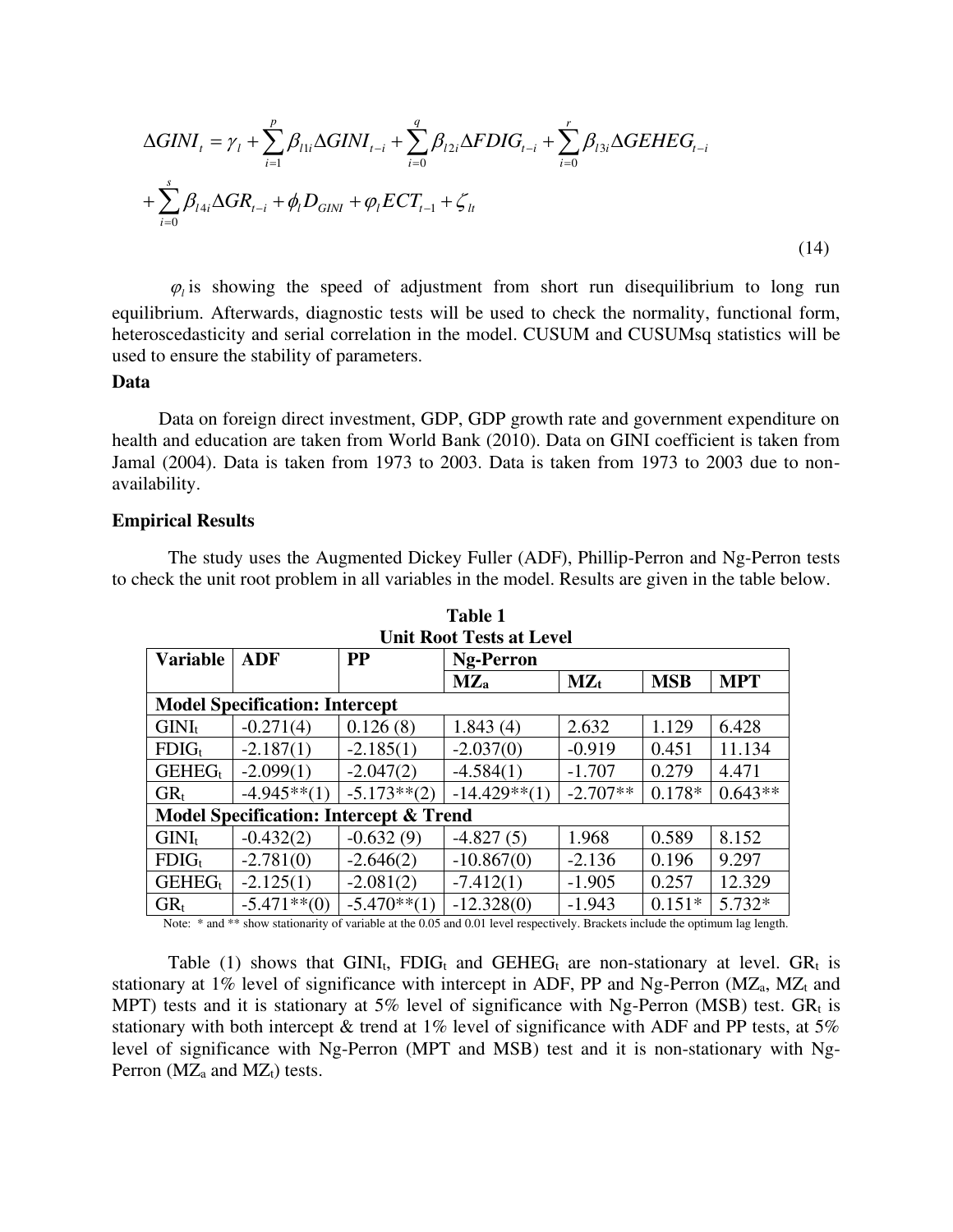| Unit Root Test: Zivot-Andrews |         |                |           |              |                |  |  |
|-------------------------------|---------|----------------|-----------|--------------|----------------|--|--|
| <b>Variable</b>               | $\bf k$ | <b>Year of</b> | $\alpha$  | $t_{\alpha}$ | <b>Type of</b> |  |  |
|                               |         | <b>Break</b>   |           |              | <b>Model</b>   |  |  |
| $GINI_t$                      | 2       | 1985           | $-0.001$  | $-1.013$     | $\mathsf{C}$   |  |  |
| $FDIG_t$                      | 3       | 1999           | $-1.252*$ | $-4.739$     | B              |  |  |
|                               | 3       | 1995           | $-1.523*$ | $-5.206$     | $\mathsf{C}$   |  |  |
| $GEHEG_t$                     | 1       | 1984           | $-0.476$  | $-3.272$     | A              |  |  |
|                               | 0       | 1991           | $-0.621$  | $-3.097$     | B              |  |  |
|                               | 0       | 1988           | $-0.773$  | $-3.159$     | $\mathcal{C}$  |  |  |
| $GR_t$                        | 5       | 1985           | $-2.080*$ | $-4.486$     | Α              |  |  |
|                               | 5       | 1986           | $-2.350*$ | $-4.624$     | B              |  |  |
|                               | 5       | 1986           | $-2.602*$ | $-5.058$     | $\overline{C}$ |  |  |

**Table 2 Unit Root Test: Zivot-Andrews** 

Note: \* and \*\* show stationarity of variable at 1% and 5% level of significane.

Table  $(2)$  shows GINI<sub>t</sub> is non-stationary with significant break for the year 1985 in both intercept & trend. FDIG<sub>t</sub> become stationary at 5% level of significance with significant break in trend for the year 1999 and with significant break for the year 1995 in both intercept and trend.  $GEHEG<sub>t</sub>$  is non-stationary with significant break for the year 1984 in intercept, with significant break for the year 1991 trend and with significant break for the year 1988 in both intercept & trend.  $GR_t$  is stationary at 5% level of significance with significant break in the year 1985 in intercept, with significant break in 1986 in trend and with significant break in 1986 in both intercept & trend.

| Unit Root Tests at First Difference               |                                       |                |                  |                   |            |            |
|---------------------------------------------------|---------------------------------------|----------------|------------------|-------------------|------------|------------|
| <b>Variables</b>                                  | <b>ADF</b>                            | <b>PP</b>      | <b>Ng-Perron</b> |                   |            |            |
|                                                   |                                       |                | $MZ_a$           | $\mathbf{MZ}_{t}$ | <b>MSB</b> | <b>MPT</b> |
|                                                   | <b>Model Specification: Intercept</b> |                |                  |                   |            |            |
| $dGINI_t$                                         | $-4.173**$ (4)                        | $-8.218**$ (8) | $-19.534**$ (6)  | $-8.732**$        | $0.032**$  | $0.049**$  |
| $dFDIG_t$                                         | $-8.222**(1)$                         | $-9.079**$ (2) | $-13.239*(1)$    | $-2.517*$         | $0.190*$   | $2.063*$   |
| $d$ GEHE $G_t$                                    | $-7.627**$ (2)                        | $-7.598**$ (1) | $-13.849**$ (0)  | $-2.611**$        | $0.189*$   | 1.825*     |
| $dGR_t$                                           | $-6.732**(1)$                         | $-8.726**$ (3) | $-14.273**(1)$   | $-3.173**$        | $0.097**$  | $0.662**$  |
| <b>Model Specification: Intercept &amp; Trend</b> |                                       |                |                  |                   |            |            |
| $dGINI_t$                                         | $-5.863**$ (3)                        | $-4.843**$ (4) | $-17.732*(1)$    | $-2.373*$         | $0.109*$   | 2.119*     |
| $dFDIG_t$                                         | $-8.604**$ (1)                        | $-9.402**$ (2) | $-24.319**$ (0)  | $-4.445**$        | $0.148*$   | 5.594*     |
| $dGEHEG_t$                                        | $-7.494**$ (2)                        | $-7.494**(1)$  | $-19.956**(0)$   | $-2.913*$         | $0.180*$   | 5.474*     |
| $dGR_t$<br>1 abrah 1                              | $-6.632**(1)$                         | $-6.832**$ (2) | $-17.843**(0)$   | $-3.157**$        | $0.103**$  | $5.183**$  |

**Table 3 Unit Root Tests at First Difference** 

Note: \* and \*\* show stationarity at 5% and 1% level of significance. (.) contains optimum lag length.

Table (3) shows that  $dGINI_t$  is stationary at 1% level of significance in all tests except Ng-Perron (MZ<sub>a</sub>, MZ<sub>t</sub> and MSB) test with both intercept & trend in which it is stationary at 5% level of significance.  $dFDIG_t$  is stationary at 1% level of significance in ADF and PP tests and stationary at 5% level of significance with Ng-Perron tests with intercept. It is stationary at 1%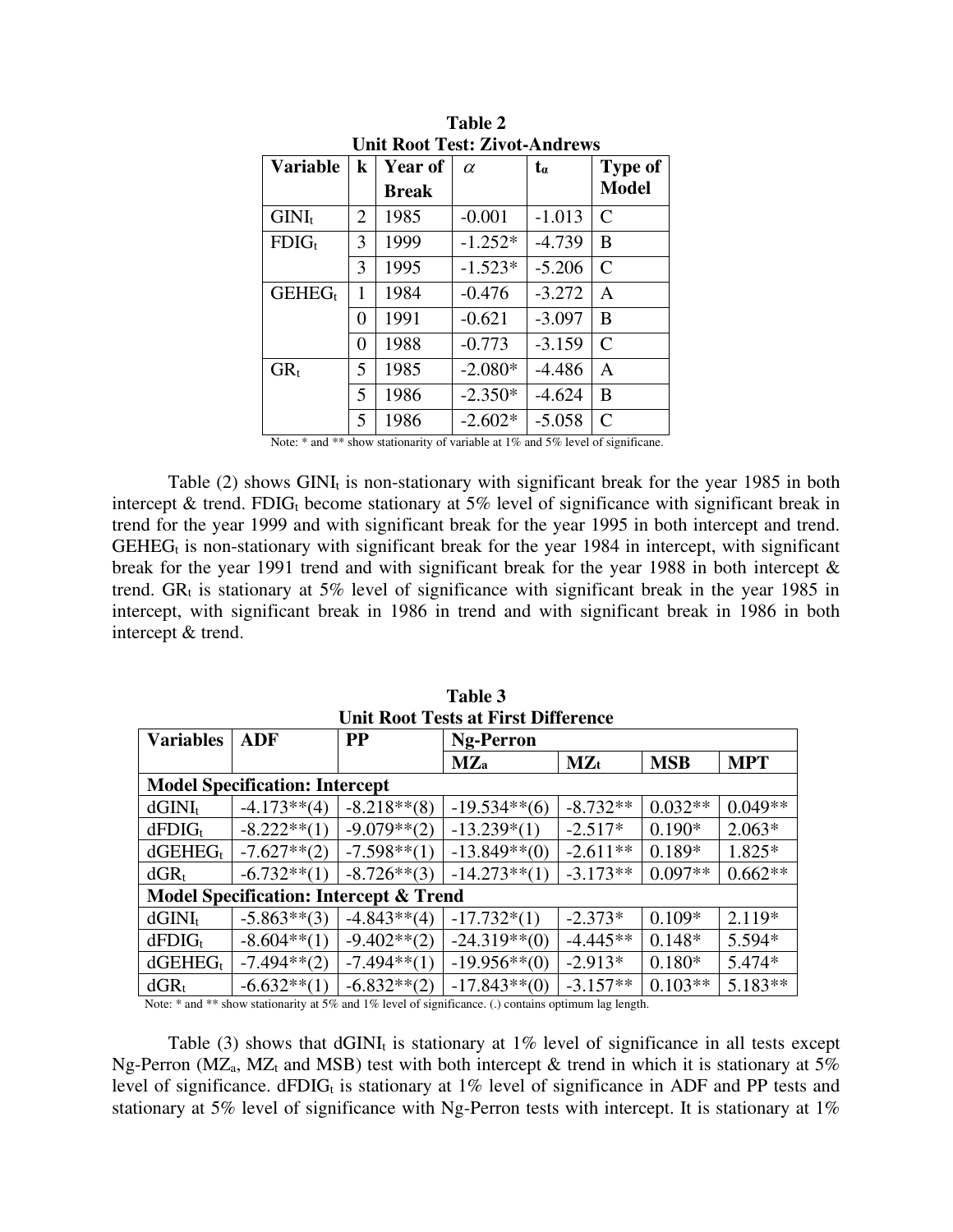level of significance in ADF, PP and Ng-perron  $(MZ_a)$  and  $MZ_t$ ) tests with both intercept & trend and stationary at 5% level of significance in Ng-Perron (MSB and MPT) tests.  $dGEHEG_t$  is stationary at 1% level of significance in ADF and PP tests and stationary at 5% level of significance with Ng-Perron ( $MZ_a$  and  $MZ_t$ ) tests with intercept and stationary at 5% with Ng-Perron (MSB and MPT). It is stationary at 1% level of significance in ADF, PP and Ng-perron (MZ<sub>a</sub>) tests with both intercept  $\&$  trend and stationary at 5% with Ng-Perron (MZ<sub>t</sub>, MSB and MPT) tests. GR<sub>t</sub> is stationary at 1% level of significance with all tests. There is evidence for mix order of integration I(0) and I(1). So, ARDL model is suitable to apply here. The study finds the optimum lag length for ARDL model by using SBC and then includes dummy variable  $D_{GINI}$  in the ARDL model to complete the information in the model. Optimum lag length is  $2$  for dGINI<sub>t</sub>, 0 for dFDIG<sub>t</sub>,0 for dGEHEG<sub>t</sub> and 2 for dGR<sub>t</sub>. The study select the year 1985 for break period and put 0 from 1972 to 1985 and 1 afterward in D<sub>GINI</sub>. The calculated F-statistic for selected ARDL model is given in table (4).

| ARDL Bound Test: Using ARDL(2,0,0,2) |             |           |       |         |       |  |  |
|--------------------------------------|-------------|-----------|-------|---------|-------|--|--|
| <b>VARIABLES</b>                     |             | At $0.05$ |       | At 0.01 |       |  |  |
| (when taken as a<br>dependent)       | F-Statistic | I(0)      | I(1)  | I(0)    | I(1)  |  |  |
| $D(GINI_t)$                          | $7.737**$   | 3.615     | 4.913 | 5.018   | 6.610 |  |  |

**Table 4** 

\*\* Means at 1%, 5% significant levels reject the null hypotheses of no cointegration

\* Means at 5% significant level reject the null hypotheses of no cointegration

Table (4) shows that F-statistic is 7.737. It is greater than upper bound value at 1% level of significance. So, null hypothesis of no cointegration is rejected of no cointegration, alternate hypothesis of cointegration is accepted and long run relationship exists in the model.

| Table 5<br>Long Run Results: Dependent Variable is GINIt |                  |             |             |                |  |
|----------------------------------------------------------|------------------|-------------|-------------|----------------|--|
| <b>Regressor</b>                                         | <b>Parameter</b> | <b>S.E.</b> | t-Statistic | <b>P-value</b> |  |
| $FDIG_t$                                                 | 1.899            | 0.974       | 1.951       | 0.062          |  |
| $GR_t$                                                   | 0.056            | 0.144       | 0.386       | 0.703          |  |
| $GEHEG_t$                                                | $-3.176$         | 0.837       | $-3.795$    | 0.000          |  |
| $\mathcal{C}_{\mathcal{C}}$                              | 31.272           | 2.186       | 14.306      | 0.000          |  |
| $D_{\text{GINI}}$                                        | 5.307            | 0.793       | 6.694       | 0.000          |  |

Note: \*, \*\* and \*\*\* show statistically significance of parameters at the 0.10, 0.05 and 0.01 respectively. S. E. is standard error.

Table (5) shows the long run estimates based on selected ARDL model. The coefficient of FDIG<sub>t</sub> is positive and significant at  $10\%$  level of significant. So, FDI has a positive and significant impact on GINI coefficient and enhancing income inequality. The coefficient of  $GR<sub>t</sub>$ is positive and insignificant. The coefficient of  $GEHEG<sub>t</sub>$  is negative and significant. So, government expenditure on health and education is helping in reducing income inequality.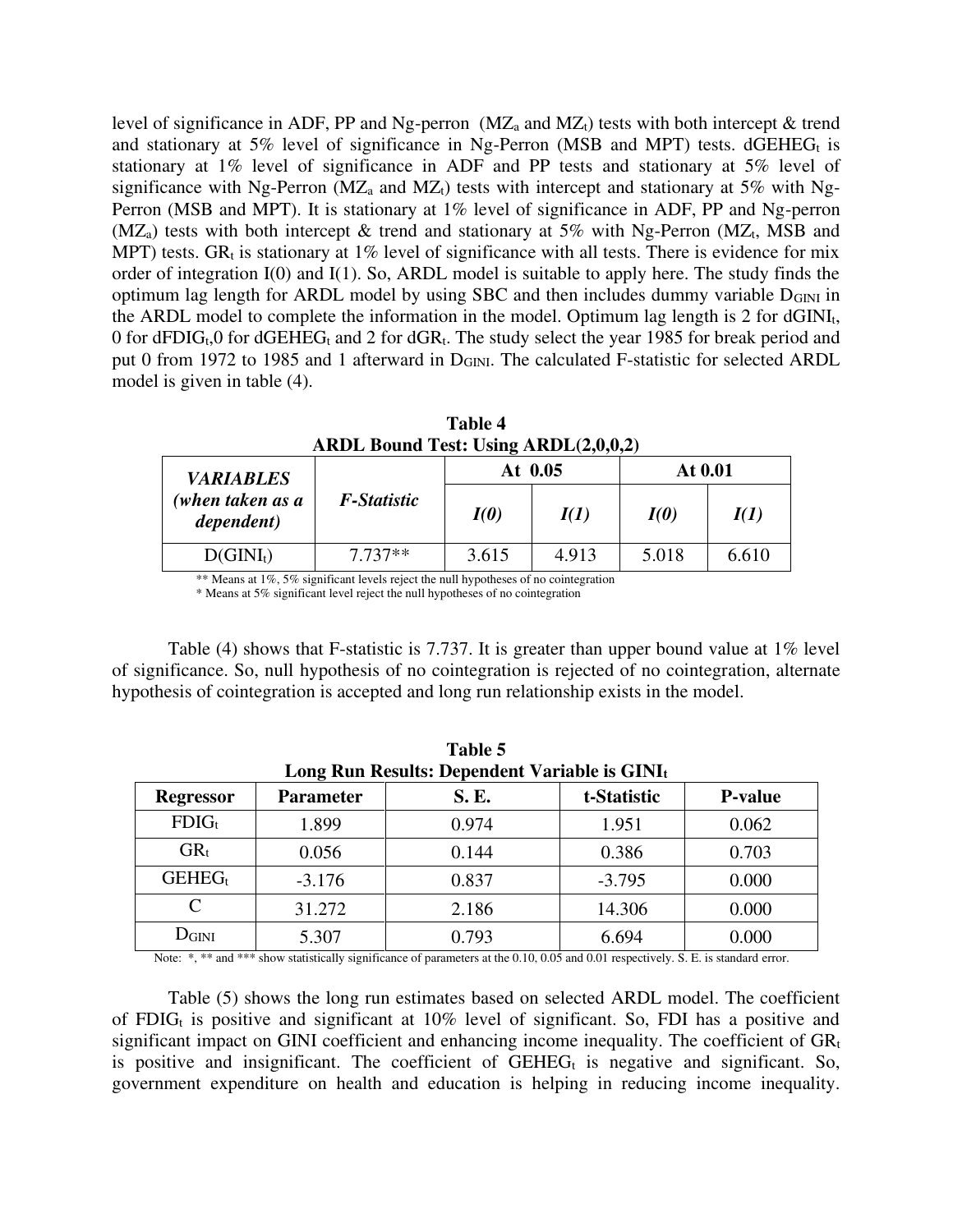Intercept is positive and significant. The coefficient of  $D_{\text{GINI}}$  is positive and significant. It is showing the change in intercept 1986.

**Table 6** 

| Error Correction Model: Dependent variable is dGINIt |                  |       |             |                |  |  |
|------------------------------------------------------|------------------|-------|-------------|----------------|--|--|
| <b>Regressor</b>                                     | <b>Parameter</b> | S. E. | t-Statistic | <b>P-value</b> |  |  |
| $dGINI_{t-1}$                                        | $0.994**$        | 0.393 | 2.527       | 0.016          |  |  |
| $dFDIG_t$                                            | 0.026            | 0.077 | 0.330       | 0.744          |  |  |
| $dGEHEG_t$                                           | $-0.084$         | 0.587 | $-0.143$    | 0.887          |  |  |
| $dGR_t$                                              | 0.031            | 0.103 | 0.302       | 0.765          |  |  |
| $dGR_{t-1}$                                          | $0.189*$         | 0.105 | $-1.803$    | 0.084          |  |  |
| Dc                                                   | $3.667***$       | 1.112 | 3.616       | 0.000          |  |  |
| dD <sub>GINI</sub>                                   | $0.367***$       | 0.112 | 3.262       | 0.000          |  |  |
| $ECT_{t-1}$                                          | $-0.317**$       | 0.119 | $-2.659$    | 0.014          |  |  |

Note: \*, \*\* and \*\*\* show statistically significance of parameters at the 0.10, 0.05 and 0.01 respectively. S. E. is standard error.

Table (6) shows that coefficients of dFDIG<sub>t</sub>, dGEHEG<sub>t</sub> and dGR<sub>t</sub> are statistically insignificant. The coefficients of  $dGINI_{t-1}$  and  $dGR_{t-1}$  are significant at 5% and 10% respectively. So, the previous year income inequality is increasing the preceding year income inequality and previous year GDP growth is helping in reducing income inequality. The coefficient of  $ECT_{t-1}$  is negative and significant. It is showing short run relationship in the model. The speed of adjustment is 31.7% in a year.

| <b>Diagnostic Tests</b>       |                   |                |  |  |
|-------------------------------|-------------------|----------------|--|--|
|                               | <b>LM</b> version | <b>P-value</b> |  |  |
| Serial Correlation $(\chi^2)$ | 2.014             | 0.171          |  |  |
| Functional Form $(\chi^2)$    | 2.537             | 0.111          |  |  |
| Normality $(\chi^2)$          | 1.254             | 0.231          |  |  |
| Heteroscedasticity $(\chi^2)$ | 0.127             | 0.722          |  |  |

| Table 7                 |  |
|-------------------------|--|
| <b>Diagnostic Tests</b> |  |
|                         |  |

Results of table (7) show that p-values of serial correlation, functional form, normality and heteroscedasticity test are greater than 0.1. So, there is no problem of serial correlation, functional form, normality and heteroscedasticity in the model.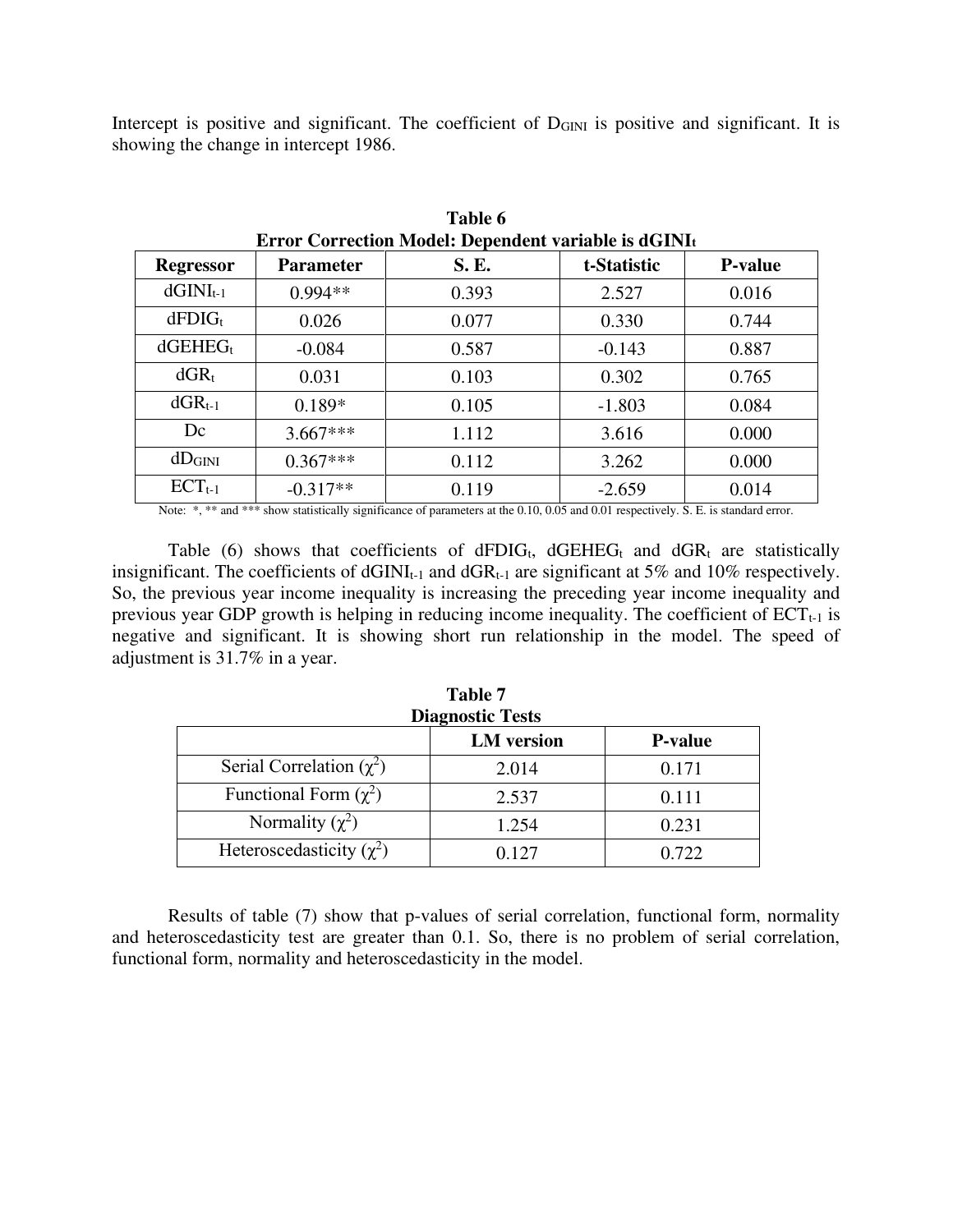



Figure (1) shows CUSUM and CUSUMsq tests. Figures show that CUSUM and CUSUMsq do not exceed the critical boundaries at 5% level of significance. This means the model of income inequality is correctly specified and long run coefficients are reliable.

## **Conclusions**

To check the impact of foreign direct investment on income inequality, study uses FDI and government expenditure on health and education as percentage of GDP and GDP growth rate as independent variables. The study uses ARDL cointegration technique and its error correction model to check the long run and short run relationships. Results of income inequality model show that long run relationships and short run relationships exist in the income inequality model. FDI has a positive and significant impact on income inequality. GDP growth rate does not have significant impact on income inequality. Government expenditure on health and education are helping in reducing income inequality.

# **References**

Aghion, P., and Howitt, P. (1998). *Endogenous Growth Theory.* MIT Press, Cambridge, MA.

Basu, P., and Guariglia, A. (2007). Foreign Direct Investment, Inequality, and Growth. *Journal of Macroeconomics,* 29 (4), 824-839.

Berman, E. and Machin, S. (2000). *Skilled-Biased Technology Transfer: Evidence of Factor-Biased Technological Change in Developing Countries*. Boston University, Department of Economics, Boston.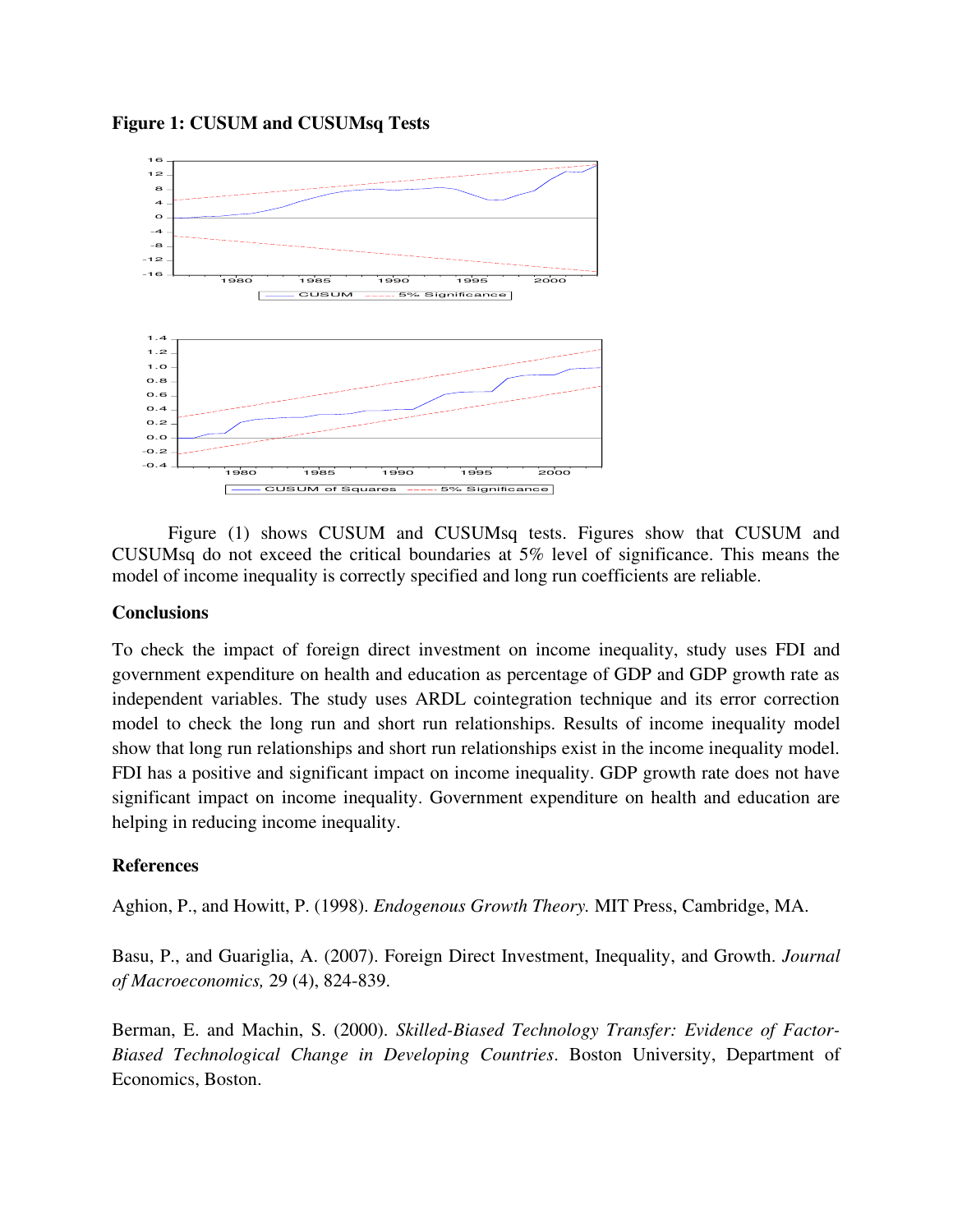Dickey, D. and Fuller, W. (1981). Likelihood Ratio Statistics for Autoregressive Time Series with a Unit Root. *Econometrica*, 49, 1057-1072.

Dollar, D. and Kraay, A. (2002). *Growth is Good for the Poor*. Washington, D.C: World Bank, Workshop on Globalization and Poverty in Vietnam*,* Hanoi.

Feenstra, R.C. and Hanson, G.H. (1995). *Foreign Direct Investment and Relative Wages: Evidence from Mexico's Maquiladoras.* NBER Working paper 5122, Massachusetts Avenue, Cambridge, MA.

Feenstra, R.C. and Hanson, G.H. (1997). Foreign Direct Investment and Relative Wages: Evidence from Mexico's Maquiladoras. *Journal of International Economics,* 42 (3/4), 371-393.

Figini, P. and Gorg, H. (2006). *Does Foreign Direct Investment Affect Wage Inequality? An Empirical Investigation*. Institute for the Study of Labor (IZA), Discussion Paper 2336. Bonn.

Hanson, G.H. (2003). *What has Happened to Wages in Mexico Since NAFTA? Implications for Hemispheric Free Trade*. National Bureau of Economic Research, NBER Working Paper 9563. Cambridge, MA.

Hayami, Y. (2001). *Development Economics: From the Poverty to the Wealth of Nations*. Oxford University Press, Oxford.

Jamal, H. (2004). *Does inequality matter for poverty reduction? Evidence from Pakistan's poverty trend*. Social Policy and Development Centre, Research Report no. 58, Karachi, Pakistan.

Kakwani, N. (2000). Growth and Poverty Reduction: An Empirical Analysis. *Asian Development Review*, 18(2), 256-275.

Klein M., Aaron, C., Hadjmichael, B. (2001). *Foreign Direct Investment and Poverty Reduction.*  New Horizons and Policy Challenges for Foreign Direct Investment in the 21<sup>st</sup> Century, Mexico.

Lipsey, R.E. and Sjoholm, F. (2004). Foreign Direct Investment, Education and Wages in Indonesian Manufacturing. *Journal of Development Economics*, 73(1), 415-422.

Mah, J.S. (2002). The Impact of Globalization on Income Distribution: The Korean Experience. *Applied Economics Letters,* 9 (15), 1007-1009.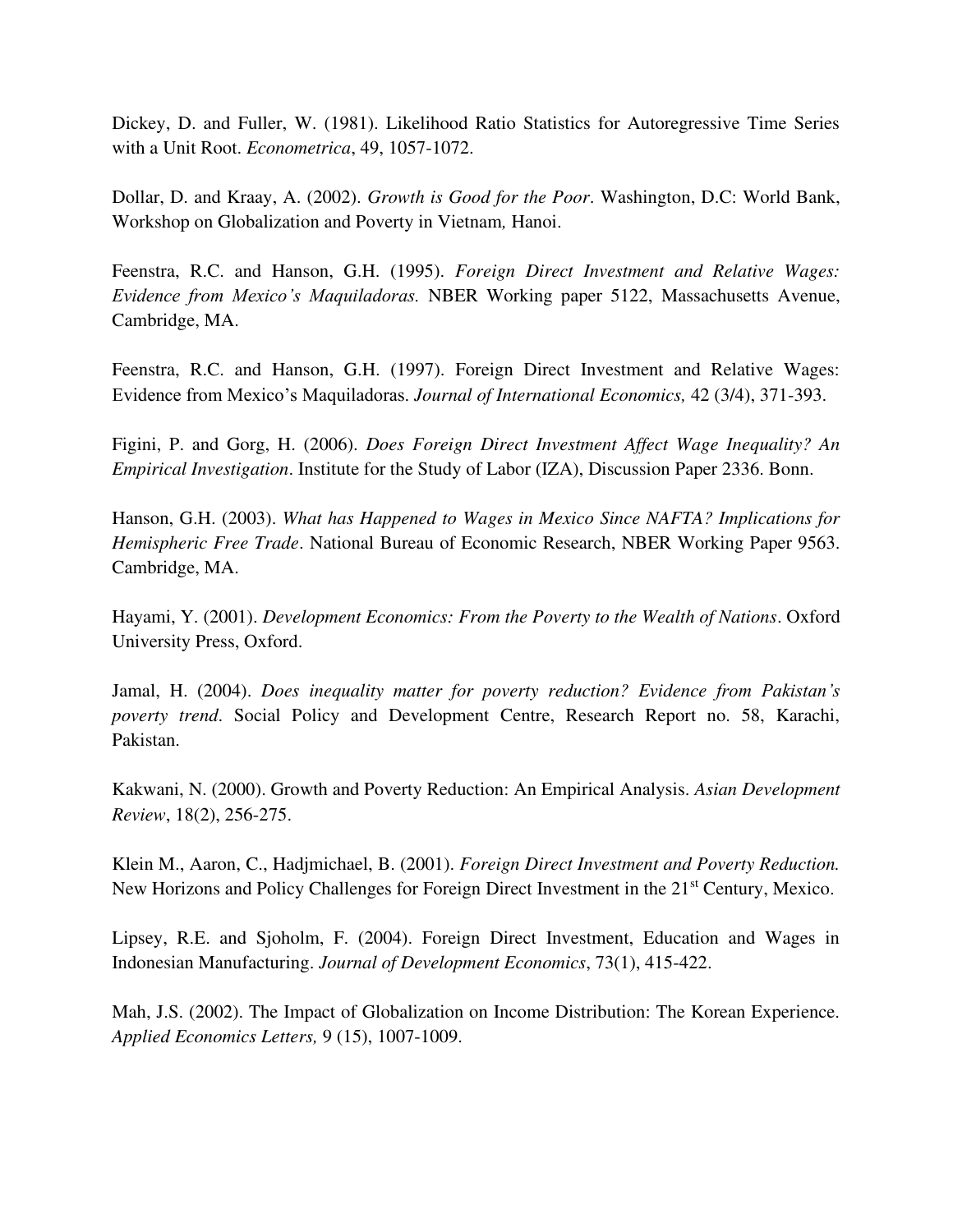Markusen, J.R. (1997). *Trade versus Investment Liberalisation*. NBER Working Paper No. 6231, Cambridge, MA.

Mayne, K. (1997). *The OECD Multilateral Agreement on Investment (MAI).* Oxfam UK/I, Paris.

Ng, S. and Perron, P. (2001). Lag Length Selection and the Construction of Unit Root Tests with Good Size and Power. *Econometrica*, 69, 1519-1554.

Nordstrom, H., McDonald, B.J. and Francois, J.F. (1999). Trade Policy and the Capital Stock in a Multilateral Framework. In Dynamic Issue, *Applied Commercial Policy Analysis*. ed. R.E.

Baldwin and J.F. Francois. Cambridge University Press, Cambridge.

Nunnenkamp, P., Schweickert, R. and Wiebelt, M. (2007). Distributional Effects of FDI: How the Interaction of FDI and Economic Policy Affects Poor Households in Bolivia. *Development Policy Review*, 25 (4), 429-450.

Pesaran M.H., Shin, Y. and Smith, R. (2001). Bounds Testing Approaches to the Analysis of Level Relationships. *Journal of Applied Econometrics*, 16, 289-326.

Phillips, P.C.B. and Perron, P. (1988). Testing for Unit Roots in Time Series Regression. *Biometrika*, 75, 335-346.

Roemer M., Gugerty, M.K. (1997). *Does Economic Growth Reduce Poverty*. CAERI Discussion paper No.5, Cambridge.

Saravanamuttoo, N. (1999). *Foreign Direct Investment and Poverty Reduction in Developing Countries.* Turn Course Solutions, Canadian International Development Agency, Canada.

Todaro, M.P. and Smith, S.C**.** (2003)**.** *Economic Development*. 8th Edition, Pearson Education Limited, Essex, England.

Weeks, J. (1999). Stuck in Low Gear? Macroeconomic Policy in South Africa: 1996-1998. *Cambridge Journal of Economics,* 23(6), 795-811.

World Bank (2010). *World Development Indicators.* World Bank, Washington, DC.

Zivot, E. and Andrews, D.W.K. (1992). Further Evidence on the Great Crash, the Oil-Price Shock and the Unit Root Hypothesis. *Journal of Business and Economic Statistics,* 10(3), 251- 270.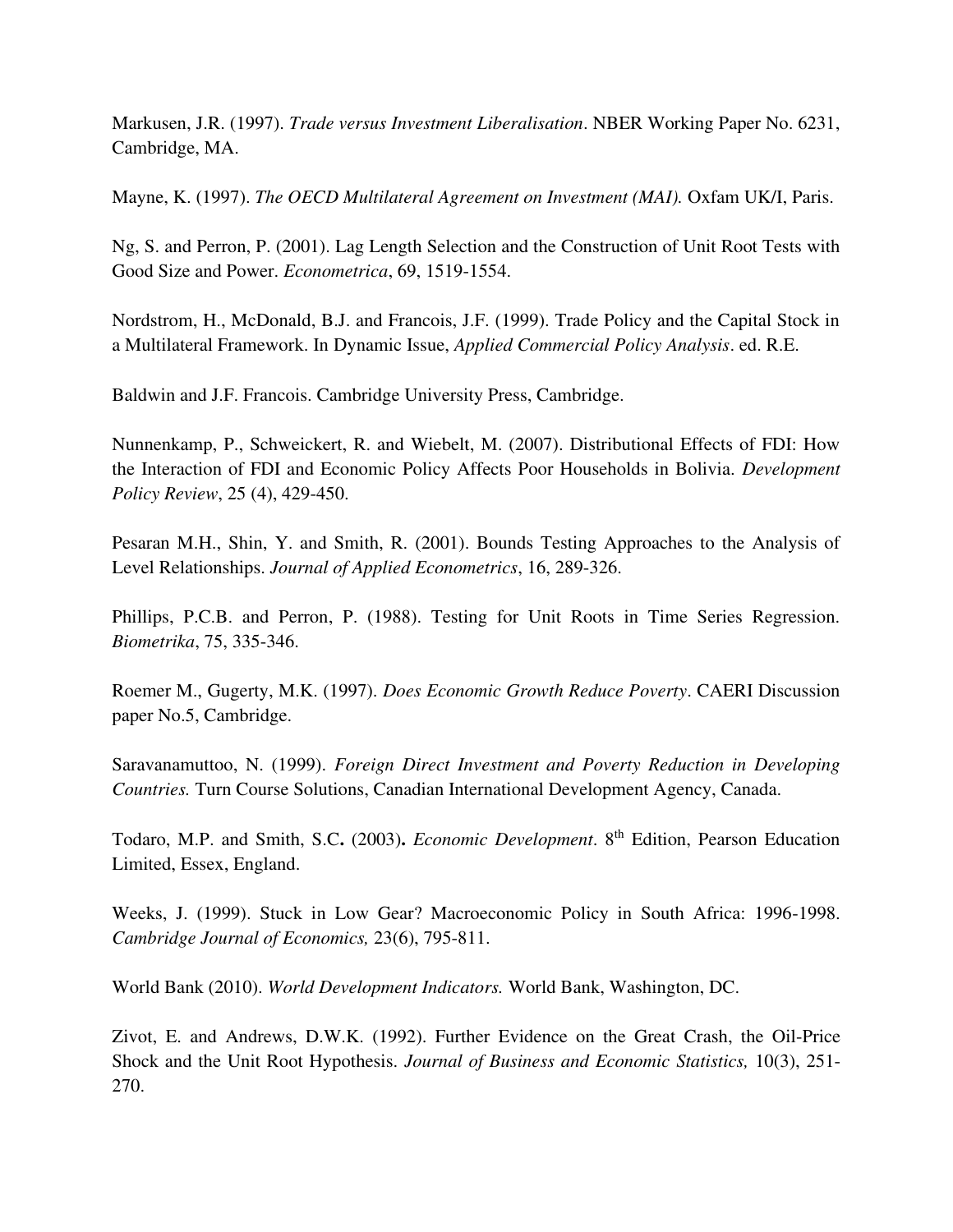Ahmad, K. & Mahmood, H. (2013). Macroeconomic Determinants of National Savings Revisited: A Small Open Economy of Pakistan. World Applied Sciences Journal, 21(1), 49-57.

Ahmad, K., & Mahmood, H., (2013). Openness-Inflation Puzzle: Evidence from Pakistan. The Bangladesh Development Studies, 69-78.

Ahmad, N., Iqbal, A. and Mahmood, H. (2013). CO2 Emission, Population and Industrial Growth linkages in Selected South Asian Countries: A Co-integration Analysis. World Applied Sciences Journal, 21(4), 615-622.

Alkhateeb, T.T.Y & Mahmood, H. (2019). Energy Consumption and Trade Openness Nexus in Egypt: Asymmetry Analysis. Energies, 12(10), 2018. https://doi.org/10.3390/en12102018

Alkhateeb, T.T.Y, Mahmood, H. & Sultan, Z.A. (2016). The Relationship between Exports and Economic Growth in Saudi Arabia. Asian Social Science. 12(4), 117-124.

Alkhateeb, T.T.Y., Alkahtani, NS, Mahmood, H., (2017). Assessing the Role of Foreign Labour on Saudi Labour Unemployment in Saudi Arabia. International Journal of Applied Business and Economic Research 15, 22.

Alkhateeb, T.T.Y., Mahmood, H., & ZA Sultan (2021). Role of Oil Price in Fiscal Cyclicality in Saudi Arabia. International Journal of Energy Economics and Policy, 11 (2), 194.

Alkhateeb, T.T.Y., Mahmood, H., (2018). Green human resource management, financial markets and pollution nexus in Saudi Arabia. International Journal of Energy Economics and Policy, 8 (3), 33-36.

Alkhateeb, T.T.Y., Mahmood, H., (2019). Energy consumption and trade openness nexus in Egypt: Asymmetry analysis. Energies 12 (10), 2018.

Alkhateeb, T.T.Y., Mahmood, H., (2020). Oil Price and Energy Depletion Nexus in GCC Countries: Asymmetry Analyses. Energies, 13 (12), 3058.

Alkhateeb, T.T.Y., Mahmood, H., NN Altamimi, & M Furqan (2020). Role of education and economic growth on the CO2 emissions in Saudi Arabia. Entrepreneurship and Sustainability Issues, 8.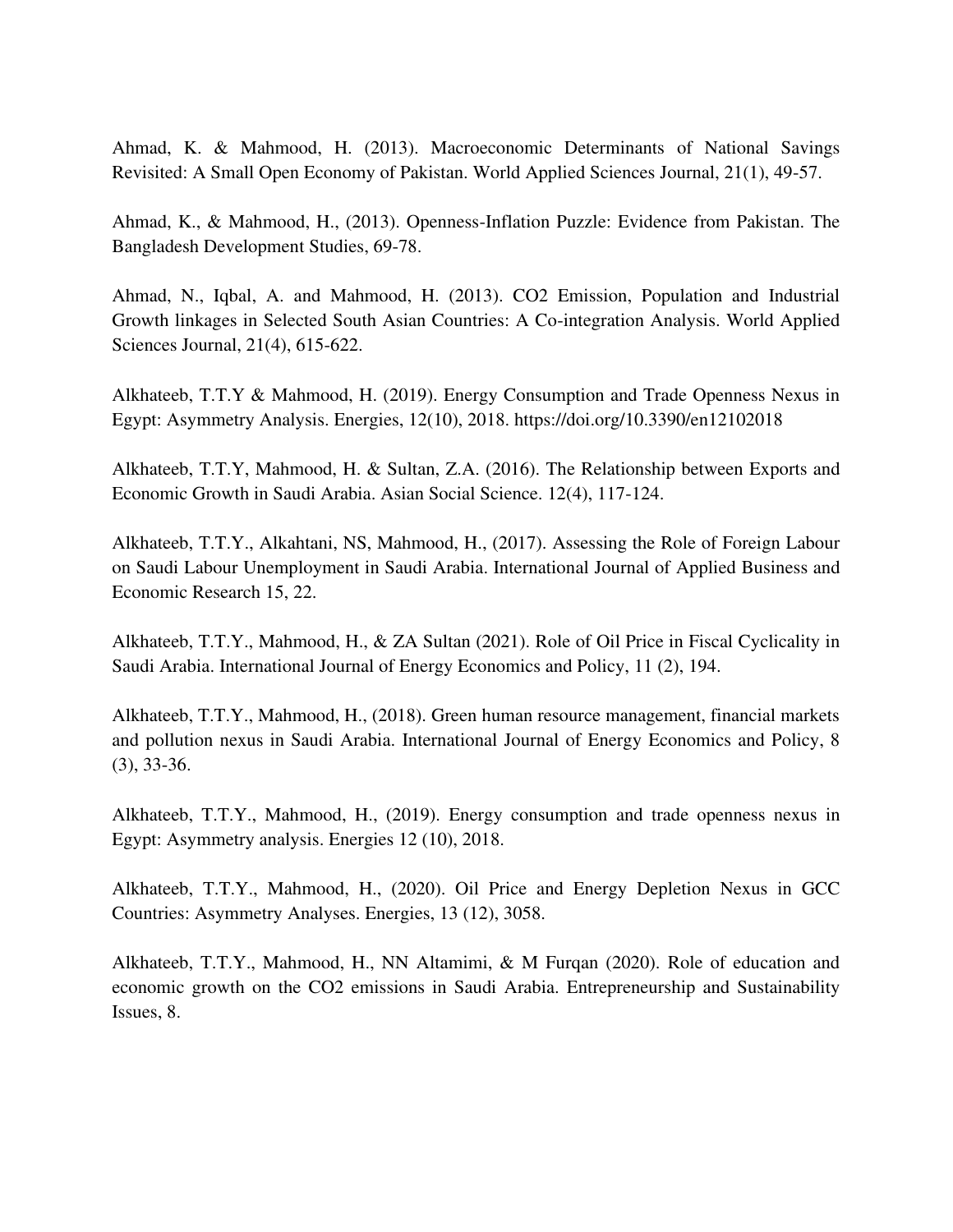Alkhateeb, T.T.Y., Mahmood, H., Sultan, ZA & Ahmad, N. (2017). Trade Openness and Employment Nexus in Saudi Arabia. International Journal of Economic Research, 14 (14), 56- 66.

Alkhateeb, TT, Ajina, AS, George, S, & Mahmood, H., (2017). Egyptian intra agriculture trade with GAFTA members: Reilly's law of retail gravitation and marketing effects. International Journal of Economic Research 14 (9), 137-147.

Alkhateeb, TTY, &, Mahmood, H., (2020). Oil Price and Capital Formation Nexus in GCC Countries: Asymmetry Analyses. International Journal of Energy Economics and Policy, 10 (6), 146-151.

Alkhathlan, KA, Alkhateeb, T.T.Y., Mahmood, H., & WA Bindabel (2020). Determinants of diversification from oil sector in Saudi Arabia. International Journal of Energy Economics and Policy, 10 (5), 384.

Atif, RM, Mahmood, H., Haiyun, L., & Mao, H. (2019). Determinants and efficiency of Pakistan's chemical products' exports: An application of stochastic frontier gravity model. PloS One, 14 (5), e0217210.

Furqan, M., & Mahmood, H., (2020). Does education reduce homicide? A panel data analysis of Asian region. Quality & Quantity, 54 (4), 1197-1209

Habib, A., Rehman, V, Zafar, T., Mahmood, H., (2016). Does sustainability hypothesis hold in developed countries? A panel co-integration analysis. Quality & Quantity, 50 (1), 1-25.

Hassan, M.S., Tahir, M.N., Wajid, A., Mahmood, H. & Farooq, A. (2018). Natural Gas Consumption and Economic Growth in Pakistan: Production Function Approach. Global Business Review, 19(2), 297-310.

Hassan, M.U., Mahmood, H. & Hassan, M.S. (2013). Consequences of Worker's Remittances on Human Capital: An In-Depth Investigation for a Case of Pakistan. Middle-East Journal of Scientific Research, 14 (3), 443-452.

Hassan, MS., Ahmad, I., & Mahmood, H., (2012). Does Growth Led Inflation Hypothesis & Locus Critique Exist in Pakistan? A Time Series Study. World Applied Sciences Journal, 20(7), 917-926.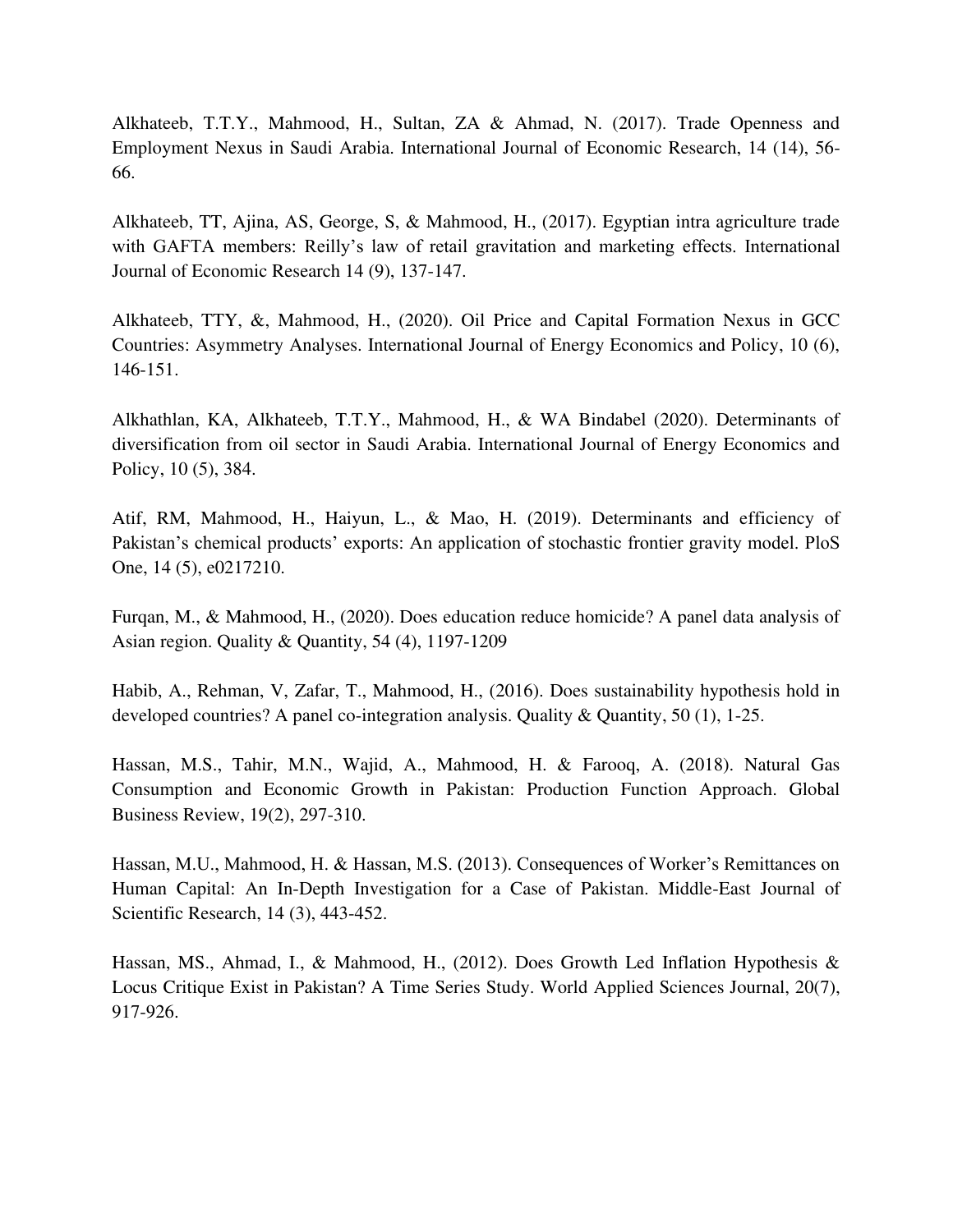Hassan, MU, Hassan, MS, & Mahmood, H., (2013). An empirical inquisition of the impact of exchange rate and economic growth on export performance of Pakistan. Middle-East Journal of Scientific Research 14 (2), 288-299.

Iqbal, A., Zafar, V, &, Mahmood, H.,, (2018). Income inequality and agglomeration economies: A case of a developing economy. International Journal of Economics and Business Research 15 (2), 257-271.

Alkhathlan, K., Alkhateeb, T.T.Y., Mahmood, H., & WA Bindabel (2020). Concentration of oil sector or diversification in Saudi economy: consequences on growth sustainability. Entrepreneurship and Sustainability Issues, 7 (4), 3369-3384.

Liaquat, S., & Mahmood, H., (2017). Electricity consumption and economic growth in Pakistan: Menace of circular debt. International Journal of Economics and Business Research, 13 (3), 227- 245.

Maalel, N.F. & Mahmood, H. (2018). Oil-Abundance and Macroeconomic Performance in the GCC Countries. International Journal of Energy Economics and Policy, 8(2), 182-187.

Mahmood, H. & Alkhateeb, T.T.Y (2018). Asymmetrical effects of real exchange rate on the money demand in Saudi Arabia: A non-linear ARDL approach. PLoS ONE, 13(11), e0207598. https://doi.org/10.1371/journal.pone.0207598

Mahmood, H. & Alkhateeb, T.T.Y (2018). Asymmetrical effects of real exchange rate on the money demand in Saudi Arabia: A non-linear ARDL approach. PLoS ONE, 13(11), e0207598.

Mahmood, H. & Alkhateeb, T.T.Y. (2017). Trade and Environment Nexus in Saudi Arabia: An Environmental Kuznets Curve Hypothesis. International Journal of Energy Economics and Policy, 7(5), 291-295.

Mahmood, H. & Alkhateeb, T.T.Y. (2018). Foreign Direct Investment, Domestic Investment and Oil Price Nexus in Saudi Arabia. International Journal of Energy Economics and Policy, 8(4), 147-151.

Mahmood, H. and Chaudhary, A.R. (2012). A Contribution of Foreign Direct Investment in Poverty Reduction in Pakistan. Middle-East Journal of Scientific Research, 12 (2), 243-248.

Mahmood, H. and Zamil, A.M.A. (2019). Oil price and slumps effects on personal consumption in Saudi Arabia. International Journal of Energy Economics and Policy, 9(4), 12-15.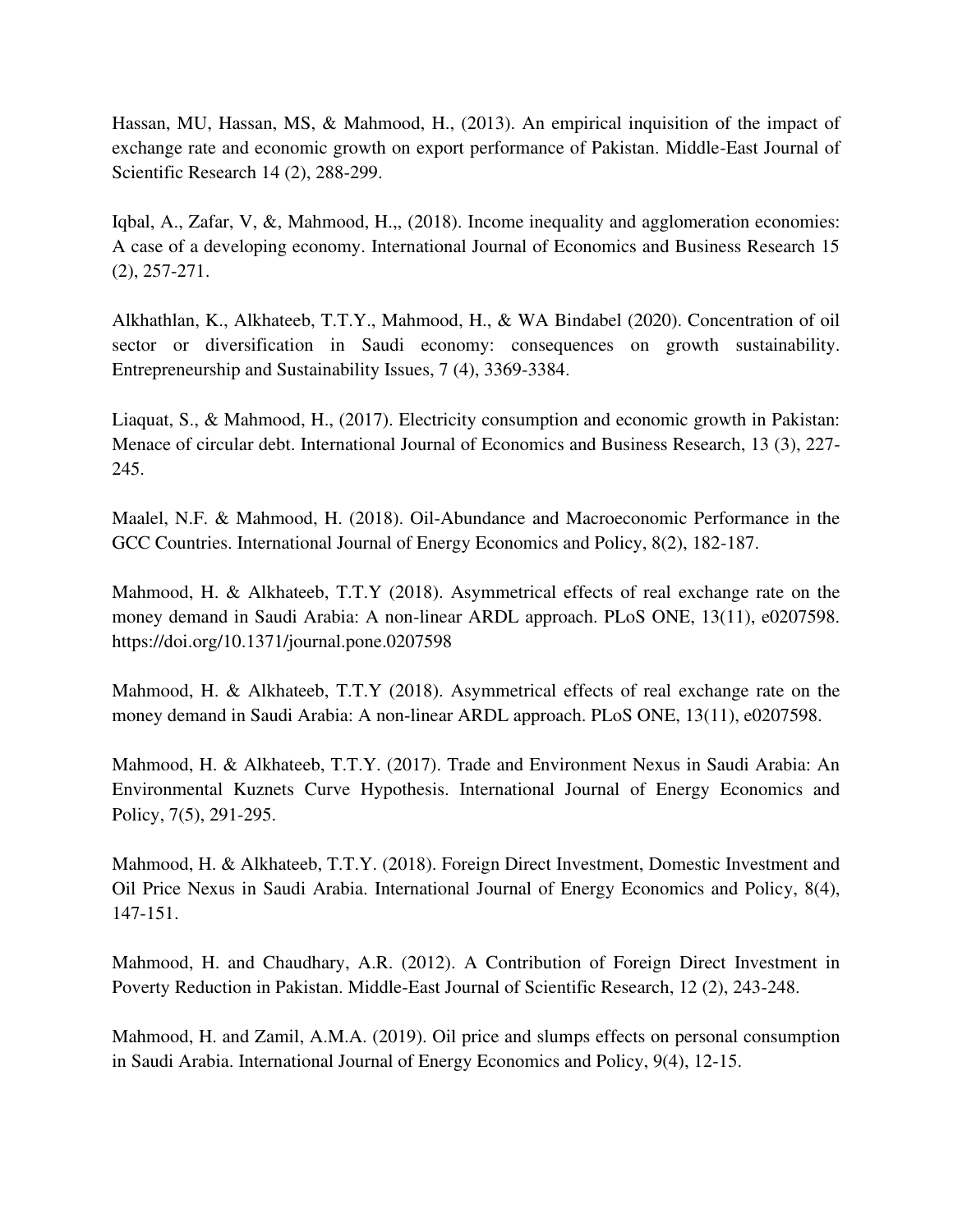Mahmood, H., & Alkhateeb, T.T.Y. (2017). An Estimation of Service Quality in King Khalid Hospital, Saudi Arabia. International Journal of Applied Business and Economic Research, 15 (16), 459-467.

Mahmood, H., & Asif, M., (2016). An empirical investigation of stability of money demand for GCC countries. International Journal of Economics and Business Research, 11 (3), 274-286.

Mahmood, H., & Chaudhary, A.R. (2012). A Contribution of Foreign Direct Investment in Poverty Reduction in Pakistan. Middle-East Journal of Scientific Research, 12 (2), 243-248.

Mahmood, H., & Chaudhary, A.R. (2012). FDI, Financial Market Development, Trade Openness and Economic Growth. World Applied Sciences Journal, 19 (8), 1125-1132.

Mahmood, H., & Chaudhary, A.R. (2012). FDI, Population Density and Carbon Dioxide Emissions: A Case Study of Pakistan. Iranica Journal of Energy & Environment, 3(4), 254-260.

Mahmood, H., & Chaudhary, A.R. (2012). Foreign Direct Investment-Domestic Investment Nexus in Pakistan. Middle-East Journal of Scientific Research, 11 (11), 1500-1507.

Mahmood, H., & Chaudhary, A.R. (2012). Impact of Sector-Specific FDI on Sector-Specific Labour Productivity in Pakistan. World Applied Sciences Journal, 19 (4), 566-574.

Mahmood, H., & Chaudhary, A.R. (2012). Impact of Sector-Specific FDI on Sector-Specific Employment in Pakistan. Middle-East Journal of Scientific Research, 11 (11), 1514-1523.

Mahmood, H., & Chaudhary, A.R. (2009). Application of endogenous growth model to the economy of Pakistan: A cointegration approach. Pakistan Journal of Commerce and Social Sciences, 2, 16-24.

Mahmood, H., & Chaudhary, A.R. (2012). Impact OF FDI on Human Capital in Pakistan. Asian Journal of Empirical Research, 2(3), 84-91.

Mahmood, H., (2016). Determinants of Bilateral Foreign Direct Investment Inflows in Pakistan from major investing countries: A dynamic panel approach. Journal of Applied Economic Sciences, 11 (7), 1471 – 1476.

Mahmood, H., (2016). Revisited Money Demand function for GCC countries and testing its stability. Journal of Economics and Economic Education Research, 17 (2), 137 – 148.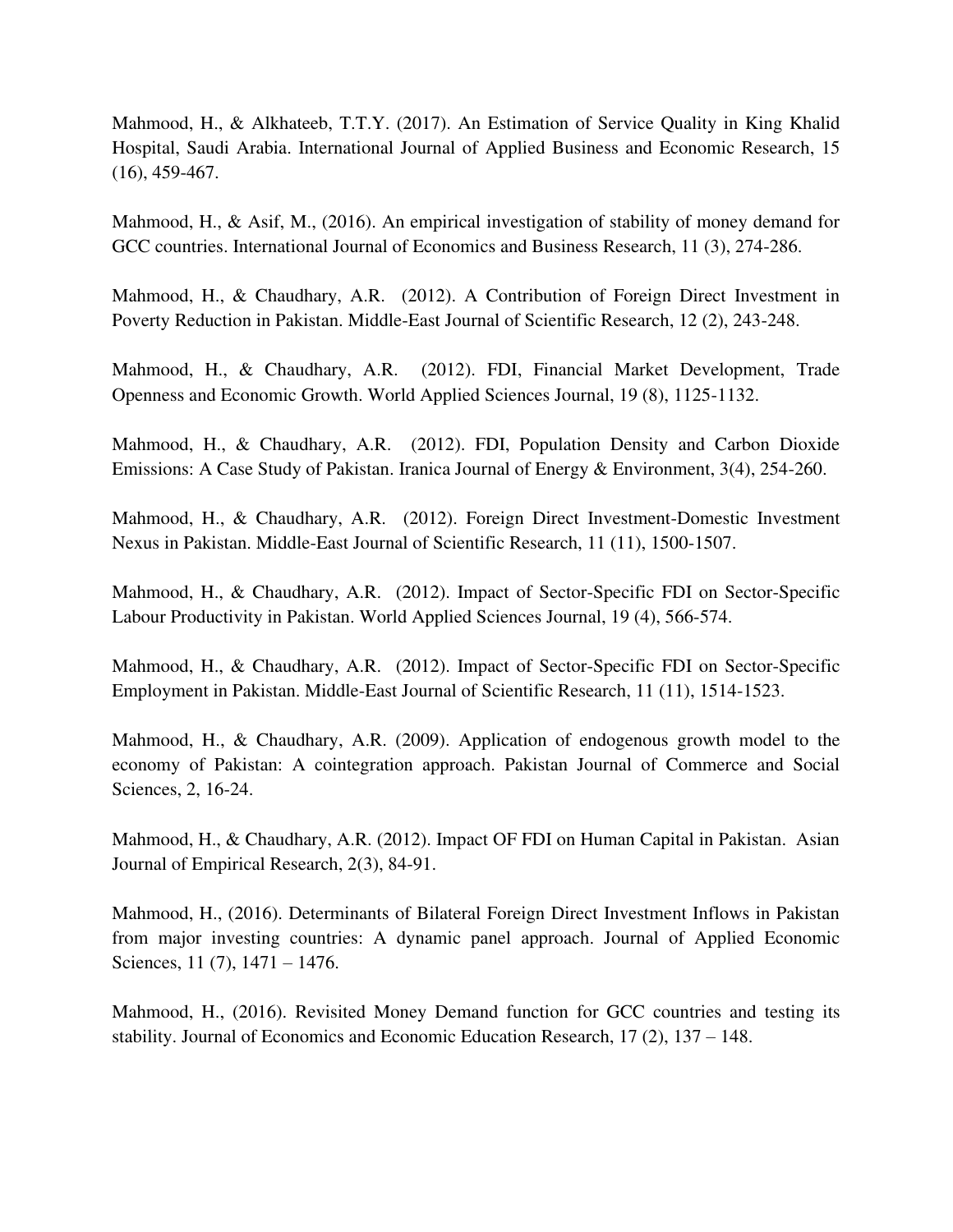Mahmood, H., (2016). Testing fiscal sustainability under inter-temporal budget constraint in Saudi Arabia. Actual Problems of Economics 185 (11), 356-362.

Mahmood, H., (2018). An investigation of macroeconomic determinants of FDI inflows in Bangladesh. Academy of Accounting and Financial Studies Journal, 22 (1), 1-7.

Mahmood, H., (2020). Impact of financial market development on the CO2 Emissions in GCC countries. Accounting, 6(5), 649-656.

Mahmood, H., (2020). Testing Fiscal Sustainability Hypothesis for Pakistan. Pertanika Journal of Social Sciences and Humanities, 27(2), 1175-1188.

Mahmood, H., A Ali, MI Chani (2013). Determinant of Aggregate Imports Demand Function: A Case of Tunisia. International Journal of Economics and Empirical Research, 1 (6), 74 – 82.

Mahmood, H., Al Khateeb, V, & Ahmad, N (2017). Impact Of Devaluation On Industrial Exports In Saudi Arabia: J-Curve Analysis. Actual Problems in Economics 189 (3), 331-41.

Mahmood, H., Alkhateeb, T.T.Y, Al-Qahtani, Zafrul Allam, M.M.Z., Ahmad, N. & Furqan, M. (2020). Urbanization, Oil Price and Pollution in Saudi Arabia. International Journal of Energy Economics and Policy, 10(2), 477-482.

Mahmood, H., Alkhateeb, T.T.Y. & Furqan, M. (2020). Industrialization, urbanization and CO2 emissions in Saudi Arabia: Asymmetry analysis. Energy Reports, 6, 1553-1560. https://doi.org/10.1016/j.egyr.2020.08.038

Mahmood, H., Alkhateeb, T.T.Y., & Ahmad, N (2017). Impact of devaluation on service sector exports in Saudi Arabia: non-linear ARDL approach. Economic annals-XXI, 36-40.

Mahmood, H., Alkhateeb, T.T.Y., & Ahmad, N. (2017). Impact of Devaluation on Foreign Trade in Saudi Arabia. International Journal of Applied Business and Economic Research, 15 (17), 13.

Mahmood, H., Alkhateeb, T.T.Y., & M Furqan (2020). Exports, imports, Foreign Direct Investment and CO2 emissions in North Africa: Spatial analysis. Energy Reports, 6, 2403-2409.

Mahmood, H., Alkhateeb, T.T.Y., Ahmad, N. (2017). Impact of Devaluation on Saudi Oil Exports: The J-Curve Analysis. International Journal of Economic Research, 14 (9), 375-383.

Mahmood, H., Alkhateeb, T.T.Y., Furqan, M. (2020). Oil sector and CO 2 emissions in Saudi Arabia: asymmetry analysis. Palgrave Communications, 6 (1), 1-10.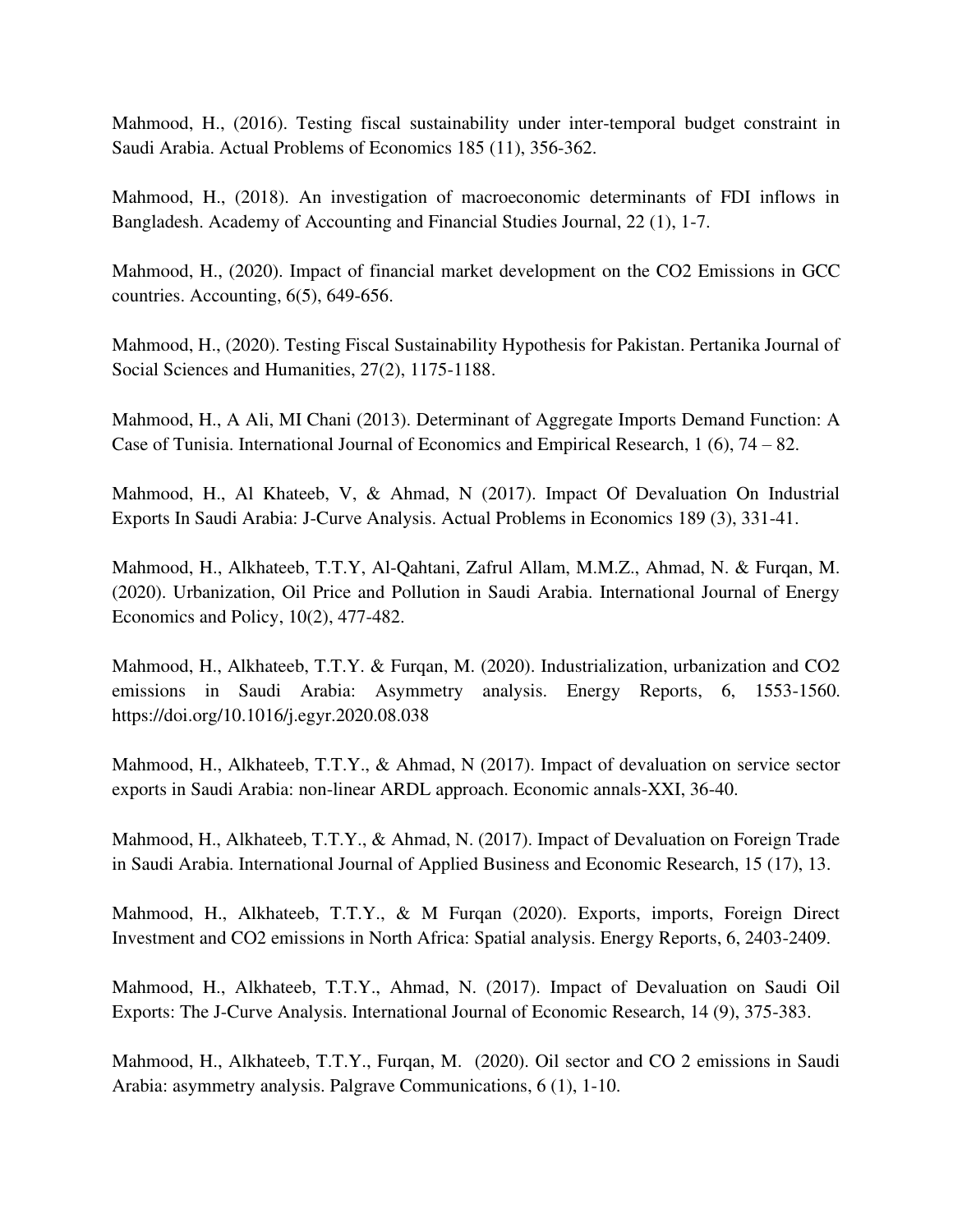Mahmood, H., Alkhateeb, T.T.Y., MMZ Al-Qahtani, Z Allam, N Ahmad (2019). Agriculture development and CO2 emissions nexus in Saudi Arabia. Plos One 14 (12), e0225865.

Mahmood, H., Alkhateeb, T.T.Y., MMZ Al-Qahtani, ZA Allam & N Ahmad (2019). Energy consumption, economic growth and pollution in Saudi Arabia. Management Science Letters, 10, 979-984.

Mahmood, H., Alkhateeb, T.T.Y., N Maalel (2016). Egyptian intra agriculture trade with Common Market for Eastern and Southern Africa trading partners: A gravity model. International Journal of Economics and Financial Issues 6 (6S), 177-182.

Mahmood, H., Al-Khateeb, TTY (2017). Testing asymmetrical effect of exchange rate on Saudi service sector trade: a non-linear ARDL Approach. International Journal of Economics and Financial Issues 7 (1), 73-77.

Mahmood, H., Alrasheed, A.S. & Furqan, M. (2018). Financial market development and pollution nexus in Saudi Arabia: Asymmetrical analysis. Energies, 11(12), 3462. https://doi.org/10.3390/en11123462

Mahmood, H., Chaudhary, A.R. (2012). Impact of FDI on human capital in Pakistan. Asian Journal of Empirical Research 2 (3), 84-91.

Mahmood, H., Chaudhary, A.R. (2012). Impact of sector-specific FDI on sector-specific labor productivity in Pakistan. World Applied Sciences Journal 19 (4), 566-574.

Mahmood, H., Furqan, F. & Bagais, O.A. (2019). Environmental accounting of financial development and foreign investment: spatial analyses of East Asia. Sustainability, 11(1), 0013. https://doi.org/10.3390/su11010013

Mahmood, H., Furqan, M (2021). Oil rents and greenhouse gas emissions: spatial analysis of Gulf Cooperation Council countries. Environment, Development and Sustainability 23 (4), 6215- 6233.

Mahmood, H., Furqan, M., Alkhateeb, T.T.Y & Fawaz, M.M. (2019). Testing the Environmental Kuznets Curve in Egypt: Role of foreign investment and trade. International Journal of Energy Economics and Policy, 9(2), 225-228.

Mahmood, H., Furqan, M., Bagais, OA (2018). Environmental accounting of financial development and foreign investment: Spatial analyses of East Asia. Sustainability, 11 (1), 1-16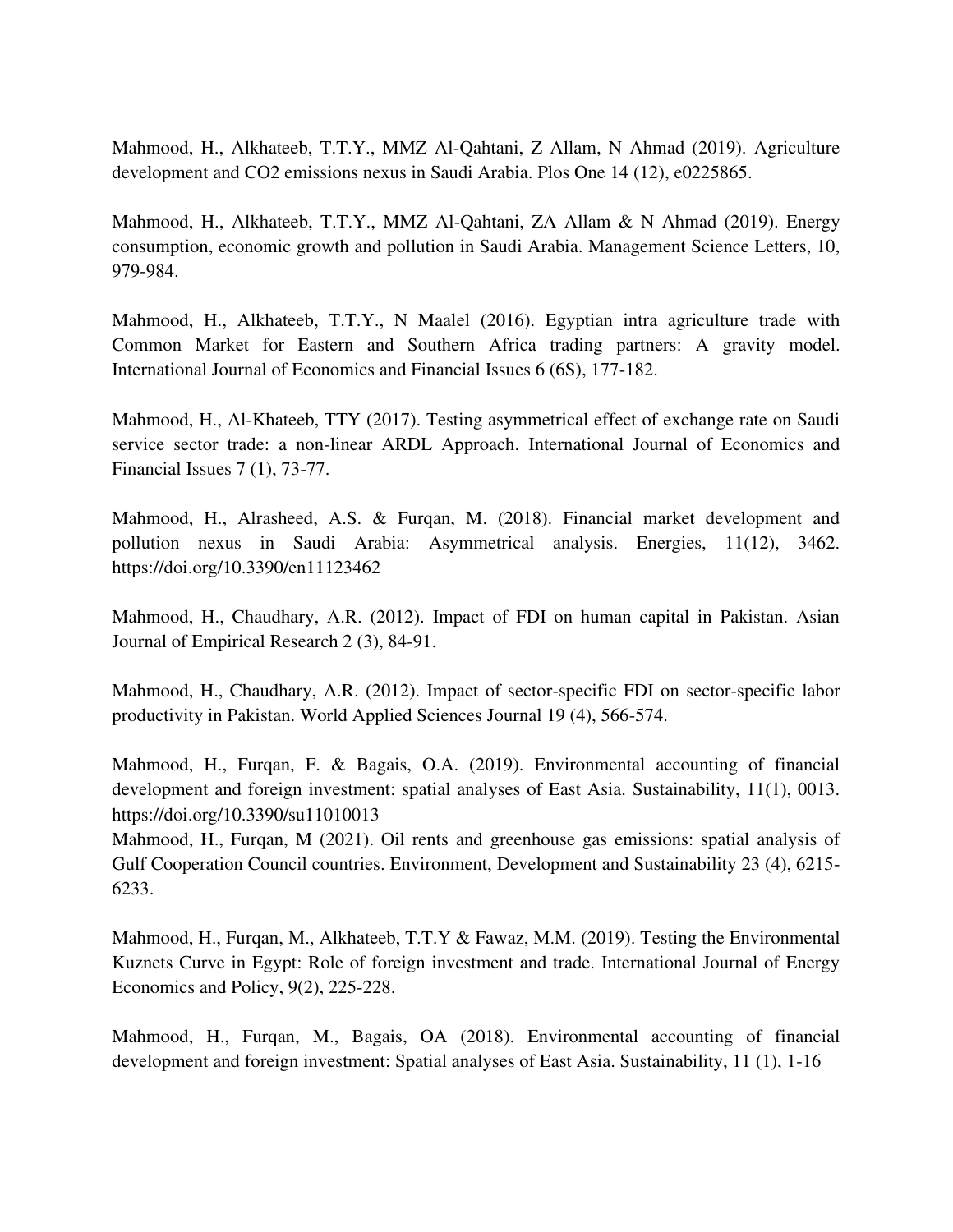Mahmood, H., Siddiqi, MW, Iqbal, A., & Tabassum, V. (2010). Impact of foreign aid and levels of education on democracy in Pakistan. International Journal of Human and Social Sciences 5 (4), 206-209.

Mahmood, H.,, Chaudhary, A.R. (2012). Foreign direct investment-domestic investment nexus in Pakistan. Middle-East Journal of Scientific Research, 11 (11), 1500-1507.

Mehmood, B., Mahmood, H., & Ahmed, RS (2014). Macro-financial covariates of nonperforming loans (NPLs) in Pakistani commercial banks: A reexamination using GMM estimator. International Journal of Economics and Empirical Research, 2, 11.

MMZ Al-Qahtani, Alkhateeb, T.T.Y., Mahmood, H., & MAZ Abdalla (2020). The Role of the Academic and Political Empowerment of Women in Economic, Social and Managerial Empowerment: The Case of Saudi Arabia. Economies, 8 (2), 45.

MS Hassan, A Wajid, Mahmood, H., & Shahbaz, M. (2015). Testing relevance of twin deficit for a transition economy like Pakistan. Transylvanian Review of Administrative Sciences, 11 (46), 91-106.

Murshed, M. Mahmood, H., Alkhateeb, T.T.Y., M Bassim (2020). The Impacts of Energy Consumption, Energy Prices and Energy Import-Dependency on Gross and Sectoral Value-Added in Sri Lanka. Energies 13 (24), 6565.

Murshed, M., Mahmood, H., Alkhateeb, T.T.Y, Banerjee, S. (2020). Calibrating the Impacts of Regional Trade Integration and Renewable Energy Transition on the Sustainability of International Inbound Tourism Demand in South Asia. Sustainability, 12(20), 8341. https://doi.org/10.3390/su12208341

Senan, N.A.M., Mahmood, H. & Liaquat, S. (2018). Financial Markets and Electricity Consumption Nexus in Saudi Arabia. International Journal of Energy Economics and Policy, 8(1), 12-16.

Siddiqui, A., Mahmood, H. & Margaritis, D. (2020). Oil Prices and Stock Markets during the 2014-16 Oil Price Slump: Asymmetries and Speed of Adjustment in GCC and Oil Importing Countries. Emerging Markets Finance and Trade, 56(15), 3678-3708.

Xue, L., Haseeb, M., Mahmood, H., Alkhateeb, T.T.Y & Murshed, M. (2021). Renewable Energy Use and Ecological Footprints Mitigation: Evidence from Selected South Asian Economies. Sustainability, 13(4), 1613. https://doi.org/10.3390/su13041613